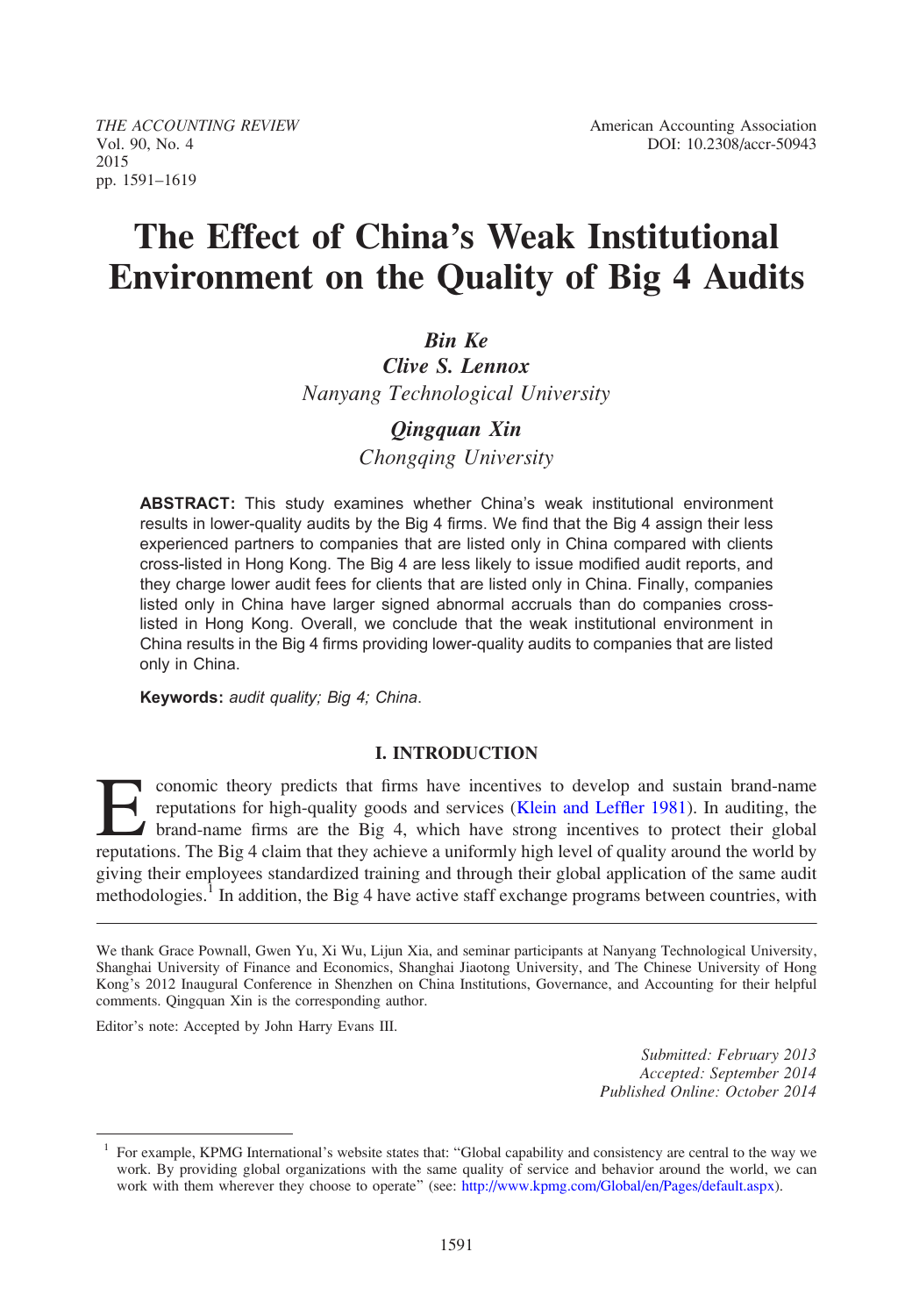no significant competence differentials being observed when nationals from weak legal regimes are assigned to countries with strong regimes [\(Magnan 2008](#page-28-0)). On the other hand, it is unclear whether the Big 4 firms really do supply the same level of quality in countries where there is a lower likelihood that deficient audits will be detected and punished due to deficiencies in legal and regulatory systems. Therefore, it could be that the Big 4 supply lower-quality audits in countries with relatively weak institutional environments. In this paper, we directly test whether Big 4 firms supply the same level of audit quality across weak and strong institutional environments.

In international accounting, the traditional approach to testing this kind of research question involves measuring differences in country-level environments and then correlating these country characteristics with various outcomes, such as audit quality or financial reporting quality. However, this cross-country approach has serious limitations. First, the inferences are likely to suffer from correlated omitted variable problems due to unobserved differences between countries [\(Miller](#page-28-0) [2004;](#page-28-0) [Gul 2006](#page-27-0)). For example, prior studies cannot fully control for cross-county differences in management integrity and corporate governance ([Magnan 2008\)](#page-28-0). To the extent that these omitted characteristics are different across institutional environments, prior studies' inferences about international differences in Big 4 quality could be erroneous. Second, the country-level characteristics are measured with error. For example, the literature often characterizes legal systems as being common law or code law, and yet [Ball, Robin, and Wu \(2003\)](#page-27-0) show that this simple classification can be misleading. Moreover, country-level studies often have samples in which a small number of countries account for a disproportionately large number of observations. This means that small changes in the measurement of country-level variables or small changes in the sampling of countries can have a large impact on reported results ([Miller 2004;](#page-28-0) [Dong and](#page-27-0) [Stettler 2011](#page-27-0)).

To mitigate these problems, we exploit unique features of the institutional setting in China. AH companies are mainland Chinese companies that have both A-shares listed in mainland China and H-shares listed in Hong Kong. AH companies are required to prepare two sets of financial statements, one for the A-shareholders and another for the H-shareholders, and both sets of financial statements must be audited. We compare the quality of the A-share audits of AH companies versus the quality of the A-share audits of companies that are not cross-listed in Hong Kong. This approach has two distinct advantages compared with prior international research in accounting.

First, our design is not confounded by unobserved country-level characteristics because all of the audits in our sample come from a single country. Rather than compare audit quality in China versus other jurisdictions, such as Hong Kong, we exploit variation in the strength of the institutional environment *within* mainland China by comparing the quality of the A-share audits of AH companies versus the quality of the A-share audits of Chinese companies that are not crosslisted in Hong Kong. The primary advantage of this research design is that all of the sample audits are conducted in mainland China. Therefore, our results are unlikely to be contaminated by unobservable differences in country characteristics.

Second, there exists a unique institutional feature of our setting that is important for the purposes of identification. In particular, AH companies are required to prepare two sets of financial statements. The H-share financial statements are audited by firms registered in Hong Kong, whereas the A-share financial statements are audited by firms in mainland China. This arrangement allows us to identify whether the H-share audit of the Hong Kong audit firm has a positive spillover effect on the A-share audit of the mainland Chinese audit firm. We expect a positive spillover because the involvement of Hong Kong Big 4 firms in H-share audits makes it more difficult for mainland Big 4 firms to compromise on quality in their A-share audits of AH companies. For example, it would be difficult for an auditor in mainland China to justify giving a clean audit opinion on an AH company's A-share financial statements if the same company has an auditor in Hong Kong who refuses to give a clean opinion on the H-share financial statements. Therefore, we hypothesize that

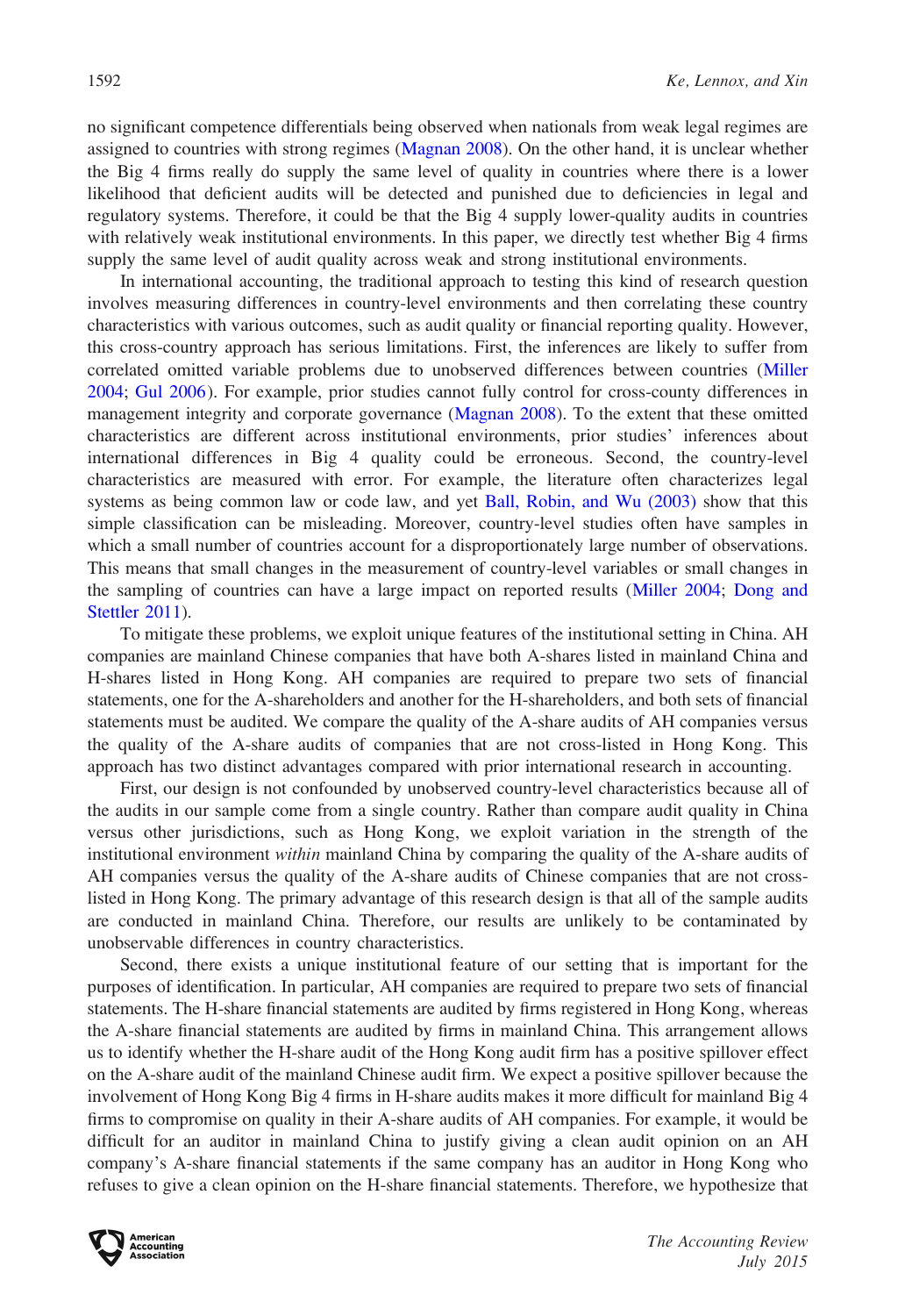an A-share audit in mainland China is of higher quality when there is a Hong Kong audit of the same company's H-share financial statements.

We first investigate whether the Big 4 in mainland China assign their more experienced partners to clients that are exposed to this positive spillover from Hong Kong. We measure partner experience using a unique dataset from the Chinese Institute of Certified Public Accountants (CICPA). We predict that more experienced partners are assigned to the A-share audits of companies cross-listed in Hong Kong. Consistent with this, we find that the partners assigned to the A-share audits of AH companies are significantly more experienced compared with the partners who are assigned to the A-share audits of non-AH companies.

Next, we investigate whether Hong Kong's institutional environment has a positive spillover effect on the quality of audits by mainland auditors. Following prior research, we examine two audit-quality proxies, namely, audit opinions and audit fees. Consistent with the mainland Big 4 supplying lower-quality audits when they are not subject to the strong institutional environment of Hong Kong, we find that they are less likely to disclose problems in their audit reports and they charge lower audit fees.

Finally, higher-quality audits should lead to higher-quality financial reporting. Therefore, we investigate whether the A-share financial statements of AH companies are of higher quality compared with the A-share financial statements of non-AH companies. We examine signed abnormal accruals because high-quality auditing should mean that companies are less likely to report aggressively high earnings through their accrual choices. We find the quality of A-share financial reporting is lower in the absence of a positive spillover from Hong Kong.

We consider two alternative explanations for our findings. First, it might be argued that audit quality is higher for AH companies because they prepare two sets of audited financial statements that have to comply with dual accounting and auditing standards; i.e., the H-share financial statements are prepared for foreign investors, while the A-share financial statements are prepared for domestic Chinese investors. To control for this, our sample includes a control group of AB companies, which also prepare two sets of audited financial statements: the B-share financial statements for foreign investors and the A-share financial statements for domestic investors. The AH and AB companies are similar in that they are both subject to dual accounting and auditing standards, but they are different in that AB companies are listed only in mainland China, whereas AH companies are cross-listed in Hong Kong. Accordingly, we expect no positive spillover from Hong Kong for the A-share audits of AB companies, whereas we do expect this spillover for the Ashare audits of AH companies. We find that our results are attributable to Hong Kong's strong institutional environment rather than to preparation of two sets of audited financial statements.

A second alternative explanation is that our results are attributable to inherent differences between companies cross-listed in Hong Kong and companies listed only in mainland China. Prior research finds that higher-quality companies self-select to cross-list in more demanding reporting and auditing environments [\(Doidge, Karolyi, Lins, Miller, and Stulz 2009](#page-27-0)). This could mean that the AH companies are inherently superior to the companies that choose not to cross-list in Hong Kong. While this might explain why the AH companies have higher-quality financial reporting, it is inconsistent with our other evidence that the AH companies are *more* likely to receive non-clean audit reports. In other words, it is hard to argue that the AH companies are inherently superior given that they have a higher frequency of non-clean audit opinions.

Our study contributes to the international accounting literature, where the standard methodology involves a comparison of financial reporting and auditing outcomes across countries with varying institutional environments. Our methodology is different because we exploit variation in the strength of the institutional environment within a single country and, therefore, avoid the problem of correlated omitted variables that plagues cross-country studies. However, we

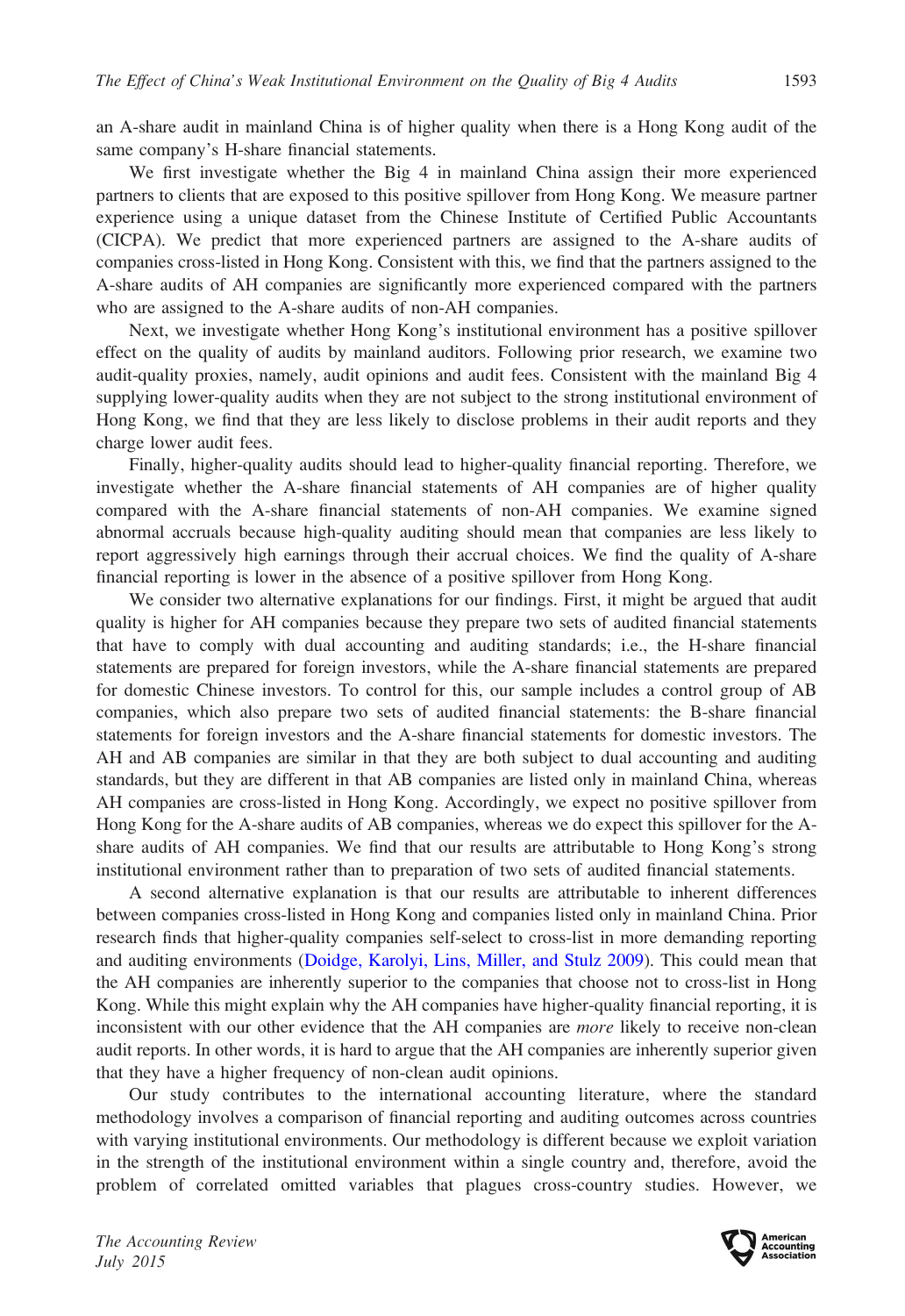acknowledge that our research setting also has a downside because the results for China may not necessarily generalize to other countries.

Our study is also different from the existing cross-listing literature because we examine a setting where cross-listed companies prepare two sets of audited financial statements. This allows us to test whether auditing is a channel through which cross-listing in a strong environment leads to higher-quality financial reporting.<sup>2</sup> While prior studies find that cross-listed companies have higher financial reporting quality than non-cross-listed companies (Lang, Raedy, and Yetman [2003](#page-28-0)), [Leuz](#page-28-0) [\(2006](#page-28-0), 298) notes that ''the mechanism by which cross listings improve corporate behavior is not well understood.'' Consistent with audit quality being one such mechanism, our results indicate that Hong Kong audits have a positive spillover effect on the audits of mainland Chinese auditors.

Additionally, this study takes a novel approach to examining the quality of Big 4 audits. The existing literature generally tests whether the Big 4 provide higher-quality audits relative to the quality provided by non-Big 4 auditors. That is, prior studies focus on the quality *differential* between the Big 4 and non-Big 4. Our study is distinguished by our focus on whether the Big 4 supply the same level of quality across different institutional environments. Benchmarking the Big 4 against the non-Big 4 would be problematic because we would then be unable to determine whether a quality differential is attributable to high Big 4 quality or low non-Big 4 quality. Our study avoids this problem by focusing exclusively on Big 4 audits.

Finally, our study contributes to an emerging literature that documents significant heterogeneities in quality across different audit offices within a country. Specifically, recent studies find that problematic audits—as measured by accounting restatements and auditor lawsuits—are largely clustered in certain low-quality offices [\(Francis and Yu 2009;](#page-27-0) [Francis and](#page-27-0) [Michas 2013](#page-27-0); [Lennox and Li 2014](#page-28-0)). We contribute by showing that heterogeneities in audit quality within mainland China can be explained by cross-listings in Hong Kong. In particular, the strong institutional environment of Hong Kong generates positive spillovers in the weak institutional environment of mainland China.

Next, Section II discusses the international literature on audit quality and the impact of a crosslisting on auditor behavior. Section III develops three hypotheses based on the argument that the strong institutional environment of Hong Kong has a positive spillover effect on audits in mainland China. Section IV presents the research designs for the models of: (1) audit partner experience, (2) audit opinions, (3) audit fees, and (4) abnormal accruals. Section V reports the main results, while Section VI reports tests for alternative explanations. Section VII concludes by discussing the study's implications for U.S. regulators that are having difficulty monitoring the quality of audits in mainland China.

#### II. PRIOR LITERATURE

## The Relative Quality of Big 4 and Non-Big 4 Audit Firms

Our study is related to two articles that examine the quality differential between Big 4 and non-Big 4 firms across different countries. [Choi, Kim, Liu, and Simunic \(2008\)](#page-27-0) argue that a strong legal environment is more costly to auditors who supply low quality. Therefore, they predict that as the legal regime becomes tougher, the non-Big 4 increase their quality relative to that of the Big 4. In contrast, [Francis and Wang \(2008\)](#page-27-0) argue that the Big 4 are more sensitive than the non-Big 4 to concerns about reputational impairment. Opposite to [Choi et al. \(2008\),](#page-27-0) [Francis and Wang \(2008\)](#page-27-0) find that the Big 4 enforce higher earnings quality as investor protection regimes become stronger.

<sup>&</sup>lt;sup>2</sup> Prior studies have been unable to test this channel because they examine settings where cross-listed companies are not required to prepare two sets of audited financial statements.

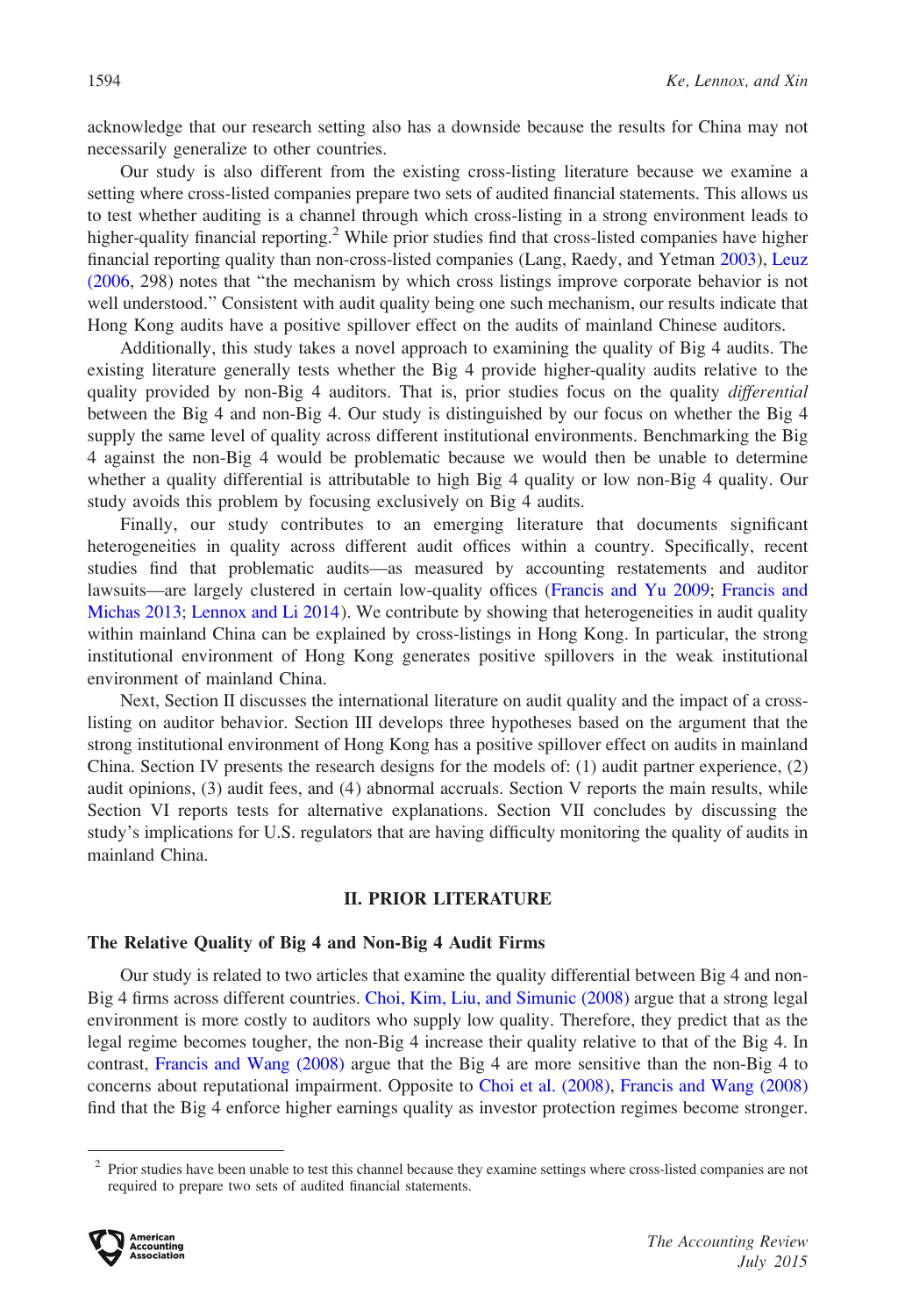[Choi et al. \(2008\)](#page-27-0) and [Francis and Wang \(2008\)](#page-27-0) use different quality metrics and reach opposite conclusions. [Choi et al. \(2008\)](#page-27-0) use audit fees, whereas [Francis and Wang \(2008\)](#page-27-0) use signed abnormal accruals. To ensure that the choice of quality metric does not alter our findings, we follow [Choi et al. \(2008\)](#page-27-0) and [Francis and Wang \(2008\)](#page-27-0) by examining both audit fees and signed abnormal accruals. To further triangulate our results, we investigate how Big 4 partners are assigned to clients and we examine their audit opinions. Moreover, our research question and design are different from [Choi et al. \(2008\)](#page-27-0) and [Francis and Wang \(2008\)](#page-27-0) because we investigate whether Big 4 quality is the same across different institutional environments. In contrast, [Choi et al. \(2008\)](#page-27-0) and [Francis and Wang \(2008\)](#page-27-0) examine the quality differential between Big 4 and non-Big 4 firms.

#### The Effect of a Cross-Listing on Audit Fees

Our study is related to two articles on the effect of a cross-listing on audit fees. [Seetharaman,](#page-28-0) [Gul, and Lynn \(2002\)](#page-28-0) find that U.K. auditors charge higher fees to clients that are cross-listed in the U.S. They argue that high fees compensate the auditor for the extra litigation risk that comes from auditing a company listed in the U.S. [Choi, Kim, Liu, and Simunic \(2009\)](#page-27-0) examine how the crosslisting fee premium varies with the strength of the legal regime. They find that the premium increases with the strength of the legal regime. Our study is different because our objective is to test whether the Big 4 firms supply a uniform level of audit quality across different institutional environments. Another difference is that [Seetharaman et al. \(2002\)](#page-28-0) and [Choi et al. \(2009\)](#page-27-0) examine audit fees only. In contrast, we also examine audit firms' partner assignment decisions, auditors' reporting decisions, and financial reporting quality.

More importantly, there are alternative explanations for their finding that cross-listed companies pay higher audit fees [\(Bedard, Carson, and Simnett 2011\)](#page-27-0). One explanation is that fees are higher because of the additional work that is needed to meet the host country's cross-listing requirements, such as the 20-F reconciliation. An alternative explanation is that audit fees are higher because auditors work harder when they are exposed to a stronger institutional environment. An important advantage of our setting is that the audit fee results are unlikely to be affected by the first explanation because we examine the fees of A-share audits, whereas the confounding effect of the additional work needed to meet Hong Kong's listing requirements is reflected in the fees paid for H-share audits. Moreover, any premium arising from the extra litigation risk in Hong Kong would affect the fees paid for H-share audits. We avoid these potential confounds because we examine the fees paid for A-share audits.

#### III. HYPOTHESIS DEVELOPMENT

In this section, we argue that Big 4 auditors are subject to a weaker institutional environment when their clients are listed only in China compared with when their clients are cross-listed in Hong Kong. Before presenting the hypotheses, we discuss the institutional arrangements for AH companies, pure A-share companies, and AB companies.

#### AH Companies

AH companies are mainland companies listed in both China and Hong Kong. They are under the supervision of four Hong Kong regulatory agencies: (1) Hong Kong Securities and Futures Commission (HKSFC), (2) Hong Kong Stock Exchange (HKSE), (3) Hong Kong Institute of Certified Public Accountants (HKICPA), and (4) Independent Commission against Corruption (ICAC). Prior to 2010, the AH companies were required to prepare H-share financial statements audited by Hong Kong auditors and A-share financial statements audited by mainland auditors.

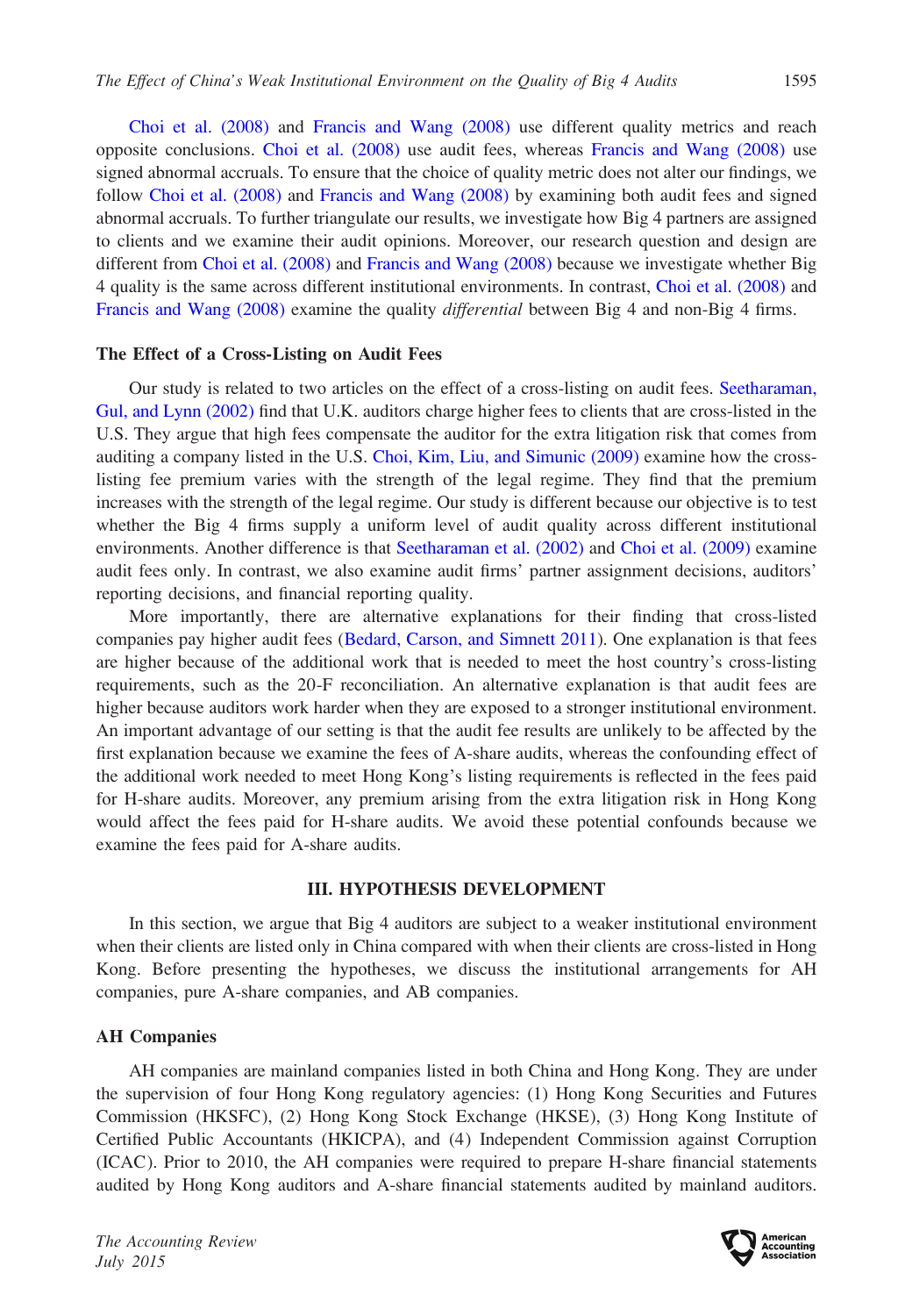From 2010 onward, the AH companies are not required to prepare H-share financial statements, but the majority have continued to do so voluntarily.

The HKSFC and HKSE have legal powers to monitor and investigate the H-share audits of AH companies, although in practice, they usually refer suspected cases to the HKICPA for investigations and possible sanctions.<sup>3</sup> Cross-listed mainland Chinese companies that have been censured by Hong Kong regulators include Cosco International (owned by the Chinese central government), Guangnan Holdings (owned by the provincial government of Guangdong), Asia Agricultural Holdings (a privately owned mainland company), and Global Trend Intelligent Technologies (a privately owned mainland company). Auditor investigations by the HKICPA have resulted in financial penalties for Arthur Andersen (HK\$4 million) and Deloitte Touche Tohmatsu  $(HK$3.5 million).<sup>4</sup>$ 

The fourth actor in Hong Kong's regulatory regime is the ICAC, which investigates cases of suspected corruption. The ICAC has launched several high-profile investigations targeting corruption between executives and auditors. This includes the arrest in June 2003 of an audit partner in the Hong Kong office of Ernst & Young in connection with its audit of Global Trend Intelligent Technologies. In April 2010, the ICAC charged a senior manager in the Hong Kong office of KPMG with offering a bribe of HK\$100,000 to his subordinate in return for falsifying documents in the initial public offering (IPO) of Hontex International Holdings.

Market factors also help ensure a relatively strong institutional environment in Hong Kong. Hshares are directly traded on the Hong Kong Stock Exchange and are included in the investment portfolios of many institutional investors. Therefore, the AH companies and their Hong Kong auditors are subject to monitoring by market participants such as analysts and institutional investors. Investors in Hong Kong have actively pursued their claims against Hong Kong auditors. For example, the Hong Kong office of Ernst & Young recently paid a record US\$200m to the liquidator of Akai Holdings to settle a lawsuit relating to its audits in the 1990s ([Rovnick and Yiu 2009\)](#page-28-0).

The media in Hong Kong also play an important role in enforcement. Journalists have published articles about the HKICPA's investigations of auditors at JW International Holdings [\(Wong 2002](#page-28-0)) and Euro-Asia Agricultural Holdings ([Wong 2003\)](#page-28-0). In addition, the media have covered the HKICPA's investigations of Climax International, Cosco International, Shun Shing, GKC Holdings, and Guangnan Holdings (*[The Accountant](#page-28-0)* 2000; [Moir 2004](#page-28-0)). Therefore, the media helps to reinforce the monitoring carried out by Hong Kong's regulatory agencies and investors.

## Pure A-Share Companies

Pure A-share companies are listed in China, but not in Hong Kong, so they have little exposure to Hong Kong's institutional environment. Enforcement in China is generally considered weak because oversight by the China Securities Regulatory Commission (CSRC) is subject to political interference. For example, the accounting scandal at Hainan Minyuan Modern Agricultural Companies was China's largest fraud in the 1990s, involving RMB 1.2 billion in illegal real estate

<sup>&</sup>lt;sup>4</sup> In one case, court documents show that the HKSE referred the audit of Climax International to the HKICPA in September 1999. As a result of their investigation, the HKICPA fined Arthur Andersen and three of its audit partners HK\$4 million. In a second case, the HKICPA brought proceedings against Price Waterhouse for alleged negligence in connection with its audit of Cosco International in 1997. Cosco had acquired Shun Shing Holdings in March 1997 and the auditors of Shun Shing (Ernst & Young) were investigated by the HKICPA. In a third case, court documents show that the HKICPA launched an investigation into Deloitte Touche Tohmatsu for its audits of GKC Holdings in the period 1994 to 1997. Again, the HKICPA launched this investigation following a referral from the HKSE in January 1999 and the auditors were fined HK\$3.5 million. In a fourth case, the auditors of Guangnan Holdings were referred by the HKSE to the HKICPA in March 1999.



<sup>&</sup>lt;sup>3</sup> The HKSFC delegates a significant portion of its powers to the HKSE as set out in the Memorandum of Understanding Governing Listing Matters. Hence, HKSE takes the lead role in regulating the Hong Kong markets.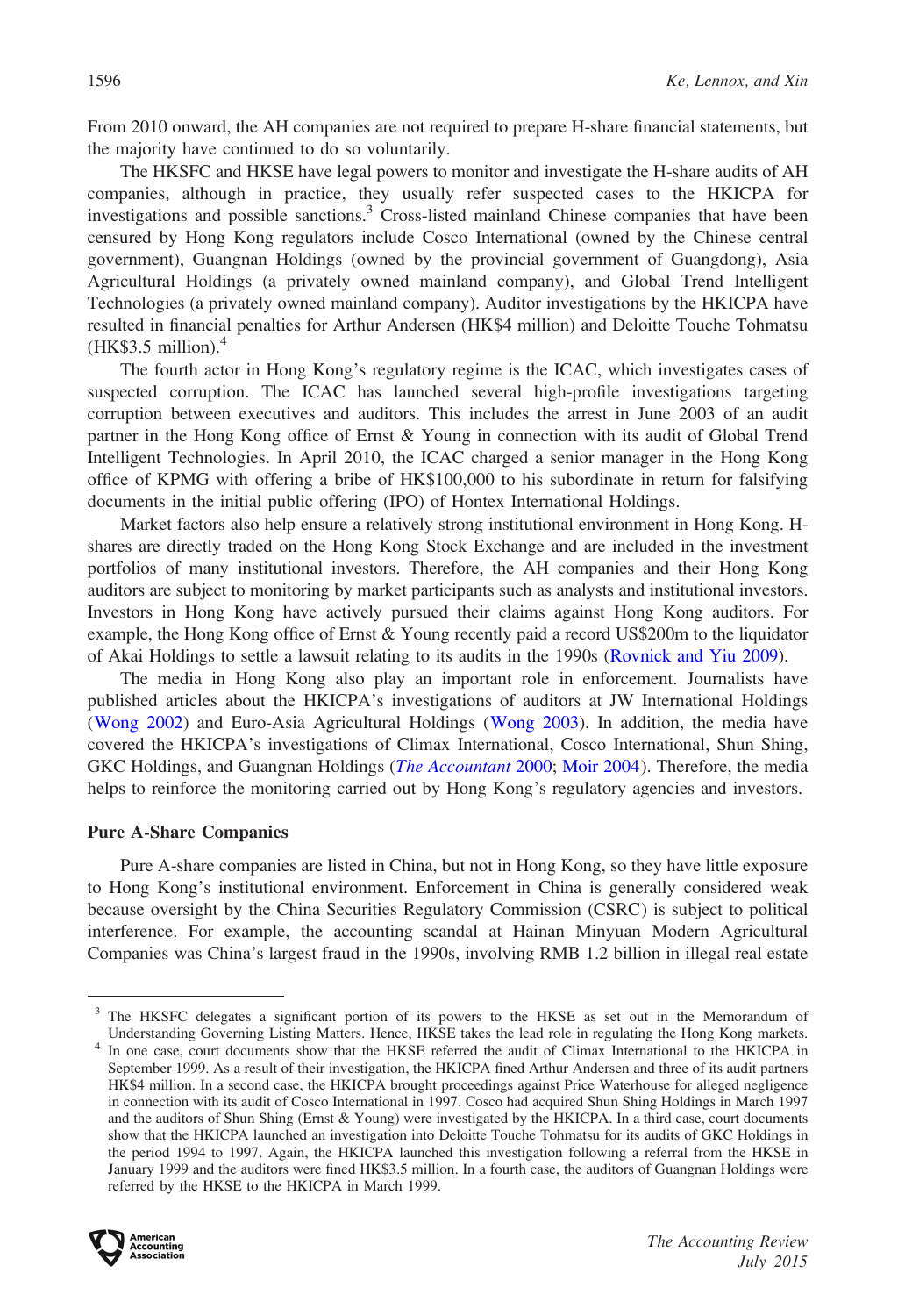transactions. The company's directors were politically connected to the family of China's former leader Deng Xiaoping and escaped punishment. The CSRC even declined the company's offer of help in its search for the directors [\(Anderson 2000](#page-26-0)).

Enforcement through private lawsuits is also uncommon in China, as legal protection for minority investors is relatively weak (Allen, J. Qian, and M. Qian  $2005$ ).<sup>5</sup> Although the legal environment has improved in recent years [\(Chen, Sun, and Wu 2010\)](#page-27-0), it still lags Hong Kong in terms of the protection afforded to minority investors. Indeed, [Pistor and Xu \(2005\)](#page-28-0) find that legal enforcement has played only a minor role in China's economic development. The disciplinary role of market forces is also relatively weak in China. The market for financial analysts is not well developed and institutional ownership is low ([Chen, Ke, and Yang 2013\)](#page-27-0). Moreover, institutional investors and brokerage firms are often affiliated with the government, which means they lack strong incentives to protect private shareholders. Finally, the media in China are less active than their counterparts in Hong Kong in terms of investigating and publicizing accounting scandals. Government control of the media can prevent full disclosure, as media stories are affected by political interests.

#### AB Companies

AB companies offer B-shares to foreign investors and A-shares to domestic investors.<sup>6</sup> They are different from AH companies because AB companies are not exposed to scrutiny from the HKSE or HKSFC as they are not cross-listed in Hong Kong. In theory, the B-share auditors of AB companies are subject to scrutiny from the HKICPA if the auditors are registered in Hong Kong, but in practice, the HKICPA usually acts against an audit firm only when the case is referred to it by the HKSE or HKSFC. This cannot happen for AB companies because they are not cross-listed in Hong Kong. For the same reason, we argue that the ICAC is unlikely to prosecute Hong Kongregistered B-share auditors of AB companies. Consequently, the HKICPA and ICAC cannot provide effective oversight of B-share audits.

#### Hypotheses Development

While the institutional environment is weaker in China than in Hong Kong, our objective is not to compare audit quality in China versus Hong Kong. Rather, we examine audit quality within mainland China alone. Thus, it is necessary to explain how Hong Kong's institutional environment has an indirect spillover effect on audits carried out in China. The Hong Kong auditors of AH companies are subject to the tougher environment of Hong Kong when they audit the H-share financial statements. We argue that this has a positive spillover effect on the quality of A-share audits of AH companies. The A-share audits of AB and pure A companies are not subject to this spillover because these companies are not cross-listed in Hong Kong.

Our arguments are illustrated in Figure 1. Hong Kong's institutional environment is relatively strong, which means the H-share audits of AH companies are relatively high quality. In comparison, the institutional environment in mainland China is weak and does little to improve the quality of A-share audits. However, the A-share audits of AH companies benefit from an *indirect* spillover effect from Hong Kong because the second set of H-share financial statements are signed off by Hong Kong auditors. In contrast, the A-share audits of pure A and AB companies are not

 $<sup>5</sup>$  It was not until 2003 that the first Big 4 audit firm was sued on the mainland. The plaintiff was a woman from</sup> Shanghai who sued KPMG for just US\$1,800 in connection with its audits of Jinzhou Port, which is an AB company and, therefore, not cross-listed in Hong Kong. The case was subsequently resolved out of court in an undisclosed

settlement.<br><sup>6</sup> From February 19, 2001 onward, domestic Chinese investors have been allowed to invest in B-shares as long as they pay for the shares using a foreign currency.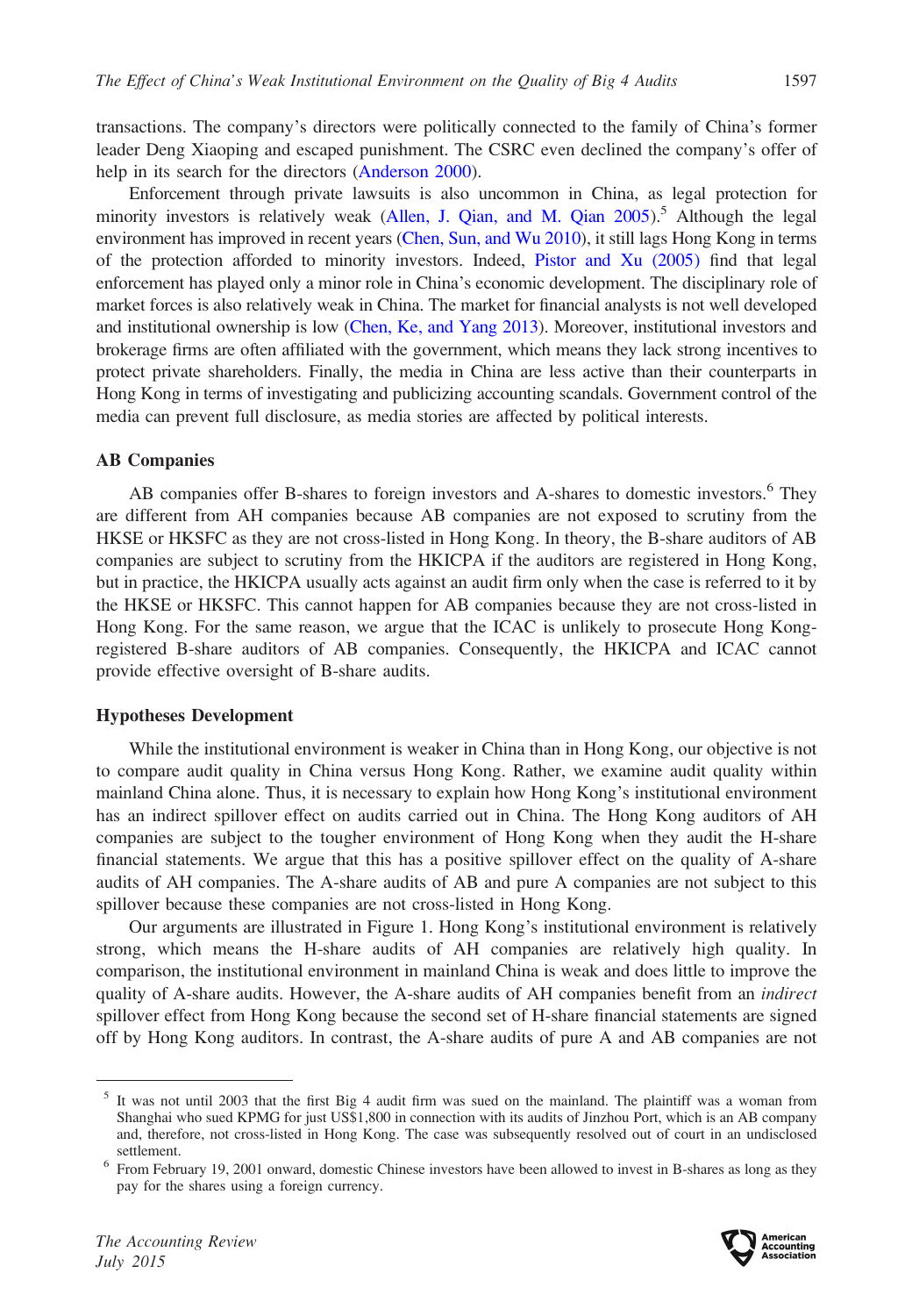#### FIGURE 1 The Indirect Effect of Hong Kong's Institutional Environment on the Mainland Audits of AH Companies



Mainland audit = an audit of financial statements prepared for domestic investors under China's accounting standards. Hong Kong audit = an audit of financial statements prepared for overseas investors under Hong Kong's accounting standards. An AH company is cross-listed in Hong Kong and offers H shares to foreigners. An AB company is listed only in China and offers B shares to foreigners. A pure A company is listed only in China and is not allowed to offer shares to foreigners.

exposed to this spillover because these companies are listed only in China. Thus, when compared with the A-share audits of AH companies, we expect: (1) the Big 4 in mainland China assign their less experienced partners to the A-share audits of AB and pure A companies, (2) the quality of Ashare audits is lower for AB and pure A companies, and (3) the quality of financial reporting quality is lower for the A-share financial statements of AB and pure A companies.

Consistent with the first of these three predictions, an influential newspaper in [China](#page-27-0), the *China* [Business Journal](#page-27-0) (2011), claims that:

For a long time, there has been an unspoken rule among the Big Four accounting firms in mainland China: If an audit client will go to Hong Kong for stock listing, a mainland Big Four firm will assign a strong audit team to conduct the audit. However, if the audit client will be listed on a mainland stock exchange, the Big Four will assign a weaker audit team to conduct the audit. The main reason for such behavior is not because of the differences in the quality of audit clients across the two markets, but because of the differences in the ability and toughness of securities regulators across the two markets. In today's society that is fixated on financial profits, if securities regulators are not very picky about audit quality, why would an auditing firm invest so much on audit assurance?<sup>7</sup>

<sup>&</sup>lt;sup>7</sup> To evaluate this claim, we have spoken to auditors in mainland China to learn more about how the A-share and Hshare audits are typically conducted for AH companies. When the two audits are done by the Hong Kong and mainland offices of the same audit firm, which is the case for most AH companies in our sample, the two sides generally form a joint audit team. The Hong Kong office typically sends senior members of its staff to oversee the joint fieldwork conducted in China. In this way, the Hong Kong office exerts influence over the quality of the work done on the A-share audit.

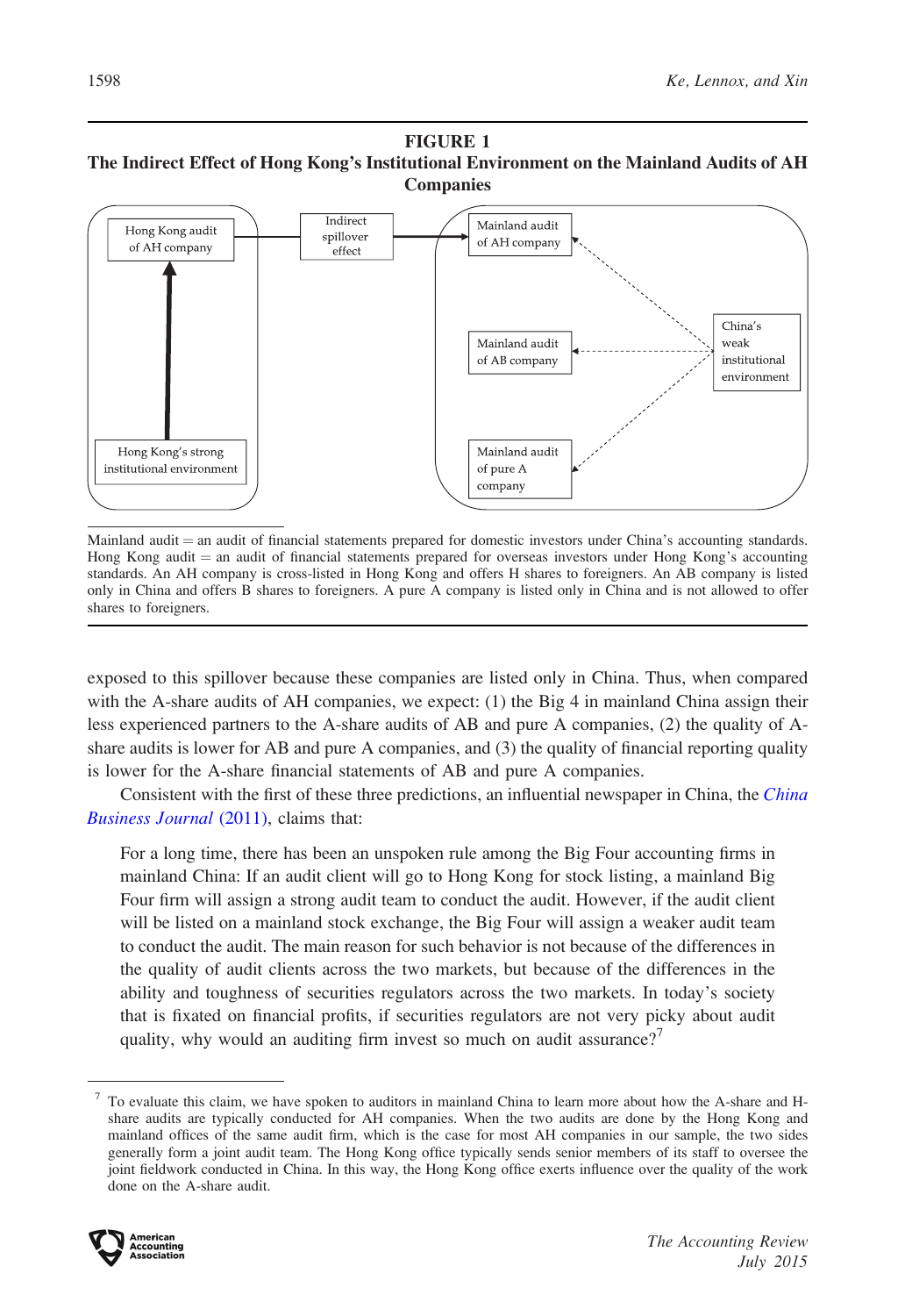Prior research finds that experienced partners provide higher-quality audits in China [\(Gul, Wu,](#page-28-0) [and Yang 2013](#page-28-0); [Lennox, Wu, and Zhang 2013](#page-28-0)). Companies that are listed only in mainland China are not subject to regulatory oversight from Hong Kong, so we expect that supplying high-quality audits is less important for these companies. Accordingly, the Big 4 firms in mainland China would assign their less experienced partners to these audits. We formally test this in the following hypothesis:

H1: The Big 4 audit firms assign relatively inexperienced partners to the A-share audits of pure A companies and AB companies compared with the partners who are assigned to the A-share audits of AH companies.

To test H1, we measure experience using the number of years that the partner has been auditing listed companies.

Next, we consider more traditional measures of audit quality. We posit that it would be relatively difficult for an auditor in China to compromise on quality when auditing a company cross-listed in Hong Kong. For example, it would be difficult for an auditor in China to issue a clean opinion on the A-share financial statements if the auditor in Hong Kong refuses to give a clean opinion on the same company's H-share financial statements.<sup>8</sup> It is easier to compromise on quality when auditing the A-share financial statements of a pure A company or an AB company. This leads to our second hypothesis:

H2: The quality of A-share audits is lower for pure A companies and AB companies than for AH companies.

We test H2 using audit opinions and audit fees as alternate proxies for audit quality.

Because high-quality auditing should lead to high-quality financial reporting, we also examine the quality of the A-share financial statements. For AH companies, the accounting assumptions underpinning the A-share financial statements are inextricably linked to the assumptions used in the H-share financial statements. According to a CSRC regulation [\(CSRC 2001\)](#page-27-0), AH companies are not permitted to use different accounting estimates for the same accounting event when preparing the A-share and H-share financial statements. Thus, a strict audit of the H-share financial statements can effectively prevent earnings management in the A-share financial statements. On the other hand, managers have some flexibility to choose different accounting policies for the two sets of financial statements because the H-share financial statements are prepared according to international reporting standards, whereas the A-share financial statements are prepared according to Chinese generally accepted accounting principles (GAAP). Despite this flexibility, the board of directors is required to explain the accounting policy differences in the management discussion section of the annual report. In addition, management is required to reconcile the two sets of financial statements, and auditors are required to pay close attention to the authenticity and completeness of the reconciliation. Given these constraints, we expect an H-share audit helps to prevent earnings management in the A-share financial statements of AH companies. This leads to our third hypothesis:

H3: The quality of the A-share financial statements is lower for pure A companies and AB companies than for AH companies.

We test H3 using abnormal accruals as the proxy for financial reporting quality.



<sup>&</sup>lt;sup>8</sup> A senior audit manager working in the mainland office of a Big 4 firm told us that it would be difficult for a mainland auditor to issue a clean audit opinion on the A-share financial statements if the auditors in Hong Kong refused to issue a clean opinion on the same company's H-share financial statements.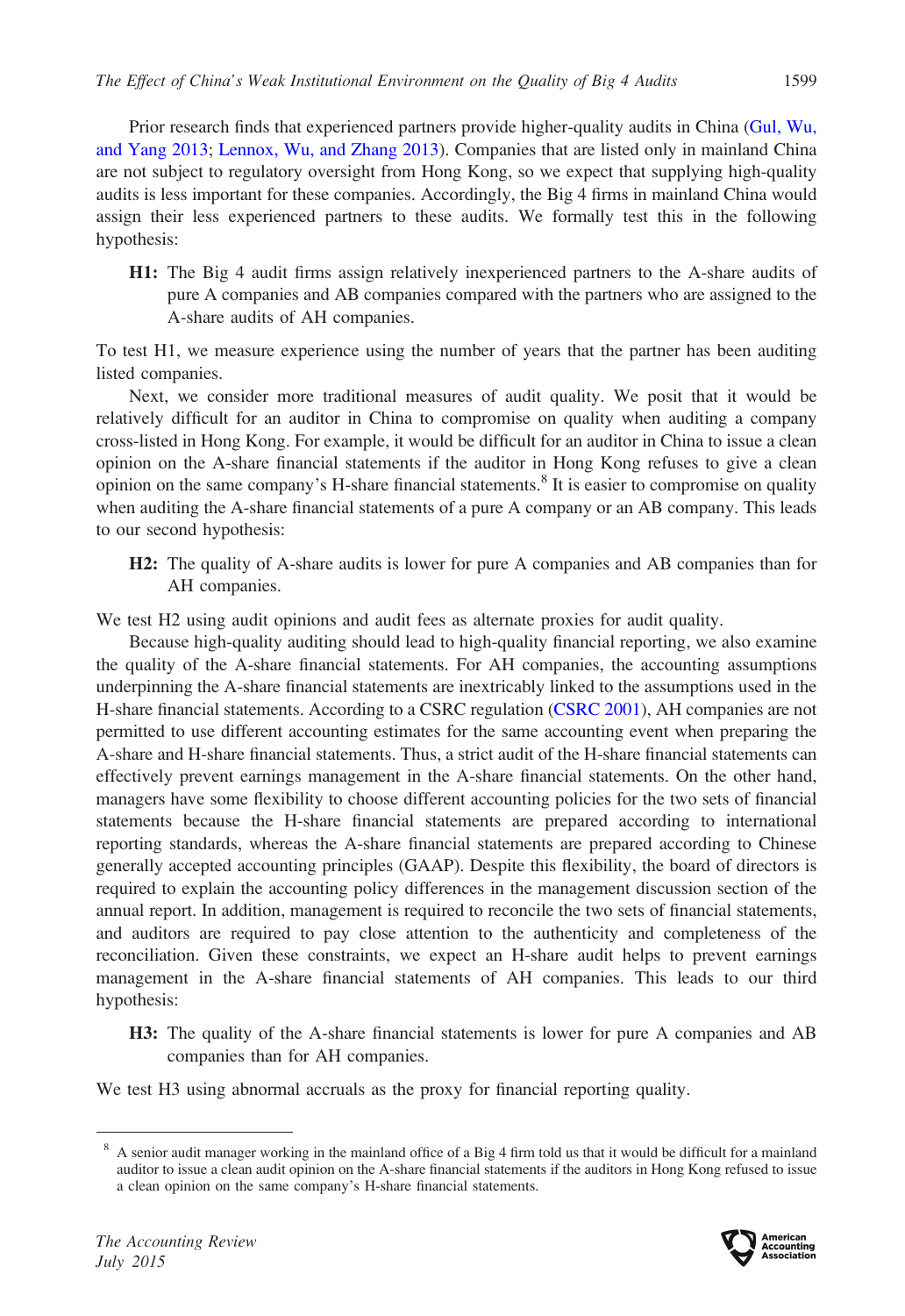#### IV. RESEARCH DESIGN

#### Research Design for H1

We investigate how the Big 4 in mainland China assign their partners to cross-listed and noncross-listed clients by estimating the following model:

$$
EXPERIENCE = \alpha_0 + \alpha_1 WEAK + CONTROLS + u. \tag{1}
$$

The dependent variable measures partner experience. To construct this variable, we count the number of years the partner has audited at least one listed company up to the beginning of year t. As we are interested in partner i's experience relative to other partners in the same audit firm, we follow [Ke and Yu \(2006\)](#page-28-0) by constructing a relative measure as follows:

$$
REL_YEARS_{ijt} = 100 - \frac{(-1 + RANK_YEARS_{ijt})}{(-1 + N_{jt})} \times 100
$$

where RANK YEARS<sub>ijt</sub> is a ranked measure of partner i's experience in audit firm j at time t, and N<sub>jt</sub> is the total number of partners in audit firm j with public clients in year  $t$ .<sup>9</sup> The REL\_YEARS<sub>ijt</sub> variable ranges from 0 to 100, with higher values indicating that partner  $i$  has relatively more experience. Audit reports in China are signed by both the engagement and review partners, and the EXPERIENCE variable equals the mean value of REL\_YEARS $_{ii}$  across the two partners.

The treatment variable (WEAK) equals 1 if the company's Big 4 auditor is not subject to the spillover from Hong Kong, and 0 otherwise. There are three groups of observations where WEAK equals 1: (1) pure A-share companies, (2) AB-share companies, and (3) AH-share companies that opt out of preparing H-share financial statements once this becomes permissible, from 2010 onward. The  $WEAK$  variable takes the value of 0 for the AH companies that prepare H-share financial statements as, in these cases, the A-share auditors are exposed to the spillover from Hong Kong.

Under H1, we expect less experienced partners are assigned to audits that are not exposed to the positive spillover from Hong Kong. Therefore, we predict a negative coefficient on the WEAK variable in Equation (1). In addition, we create three separate indicator variables for the three situations in which the WEAK variable takes the value 1: (1) WEAK\_A equals 1 for the pure Ashare companies, and 0 otherwise; (2) WEAK AB equals 1 for the AB companies, and 0 otherwise; and (3) WEAK AH equals 1 for the AH companies that abandon the H-share audit once this becomes permissible (2010–2012), and 0 otherwise. Unfortunately, as shown later, we have only a small sample of companies with WEAK AH equal to 1. Hence, we avoid emphasizing the regression results for WEAK\_AH in Section V.

#### Research Design for H2

To investigate whether Hong Kong's institutional environment affects audit quality in mainland China, we estimate the following models of audit reporting and audit fees:

$$
Pr(OPINION = 1) = F(\alpha_0 + \alpha_1 WEAK + CONTROLS + u).
$$
\n(2)

$$
Ln(AF) = \alpha_0 + \alpha_1 W EAK + CONTROLS + u.
$$
\n(3)

Consistent with prior research on China, we assess audit quality by examining the auditor's propensity to issue a non-clean opinion ([DeFond, Wong, and Li 2000](#page-27-0); [C. Chen, S. Chen, and Su](#page-27-0)

Accordingly, our measure does not include any partners who only audit private companies.

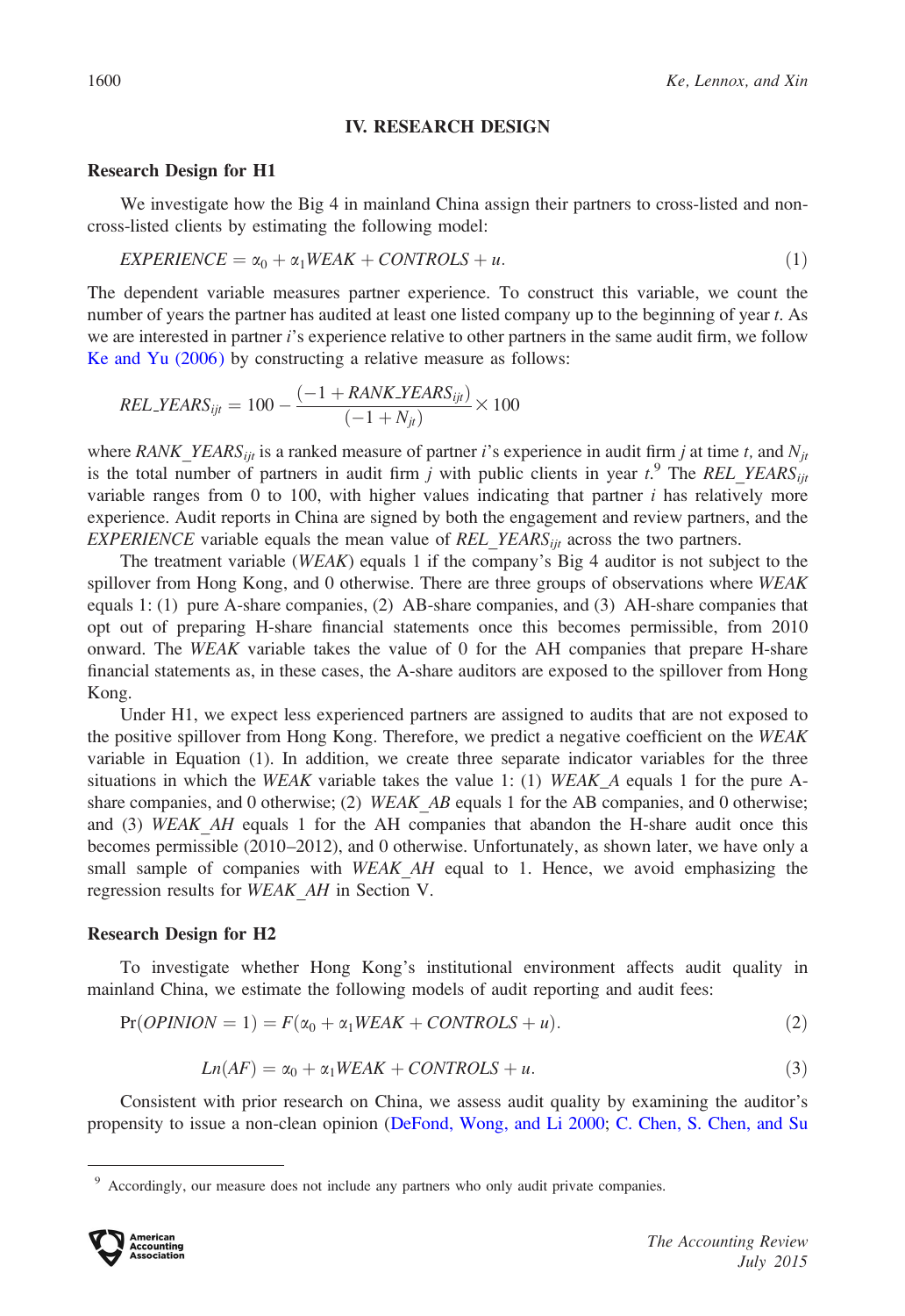[2001;](#page-27-0) [Chan, Lin, and Mo 2006](#page-27-0); [Gul, Sami, and Zhou 2009;](#page-27-0) [Chen et al. 2010;](#page-27-0) [Chan and Wu 2011](#page-27-0)). The *OPINION* variable equals 1 if the opinion on the A-share financial statements is non-clean, and 0 if clean. Under H2, the Big 4 are less likely to issue non-clean opinions when there is no spillover from Hong Kong. Therefore, we predict a negative coefficient on WEAK in Equation (2). Next, we use audit fees to measure audit quality [\(Craswell, Francis, and Taylor 1995](#page-27-0); [Choi et al. 2008](#page-27-0)). The dependent variable is the natural log of the fee for the A-share audit  $(Ln(AF))$ . Under H2, we expect less audit effort and, therefore, lower fees for the A-share audits of pure A and AB companies. Accordingly, we predict a negative coefficient on WEAK in Equation (3). Because we examine the fees for A-share audits, as opposed to H-share or B-share audits, our  $Ln(AF)$  variable is not affected by the extra requirements that come from being cross-listed.<sup>10</sup>

#### Research Design for H3

Finally, we investigate whether the weak environment in China affects the quality of financial reporting in the A-share financial statements. We measure financial reporting quality using abnormal working capital accruals [\(DeFond and Park 2001](#page-27-0); [Carey and Simnett 2006](#page-27-0)) and abnormal accruals estimated using the [Jones \(1991\)](#page-28-0) model. We focus on signed rather than absolute abnormal accruals because auditors are more concerned about clients overstating rather than understating earnings (Kinney and Martin 1994; [Caramanis and Lennox 2008\)](#page-27-0). In Equations (4) and (5), the dependent variables are signed abnormal working capital accruals (AWCA) and signed [Jones \(1991\)](#page-28-0) model abnormal accruals (DA\_Jones):

$$
AWCA = \alpha_0 + \alpha_1 WEAK + CONTROLS + u. \tag{4}
$$

$$
DA\_{Jones} = \alpha_0 + \alpha_1 WEAK + CONTROLS + u. \tag{5}
$$

Under H3, the Big 4 allow their clients to report more aggressively when there is no spillover from the H-share audit in Hong Kong. Therefore, we predict positive coefficients on WEAK in Equations (4) and (5).

#### Control Variables

This section discusses the control variables in Equations  $(1)$  to  $(5)$ . Table 1 provides definitions for each variable.

## The Determinants of Partner Experience (Equation (1))

We expect experienced partners are assigned to audits that are relatively complex. Our complexity variables include the square root of the number of subsidiaries (NSUB), a dummy variable indicating whether the company has overseas operations (FOROPS), the natural log of the number of business segments  $(Ln(\#SEG))$ , the current ratio (*CURRENT*), and the ratio of accounts receivable and inventory to total assets (ARINV). We also include controls for company size (SIZE), leverage (LEV), and state-owned enterprises ( $SOE$ ). To ensure that the WEAK variable is not spuriously capturing the effect of having two sets of financial statements with different auditors, we control for DOUBLE, which equals 1 if the A-share and B-share (or A-share and H-share) financial

<sup>&</sup>lt;sup>10</sup> The audit fees paid by AH companies are allocated between the auditors of the A-share and H-share financial statements according to the amount of work done by each office, multiplied by the unit price of effort. The unit price charged by the Hong Kong office is higher because labor is more costly in Hong Kong and because the risk of litigation is higher than in mainland China. In addition, the extra work associated with Hong Kong's listing requirements (e.g., the reconciliation between the A-share and H-share financial statements) is borne by the Hong Kong office.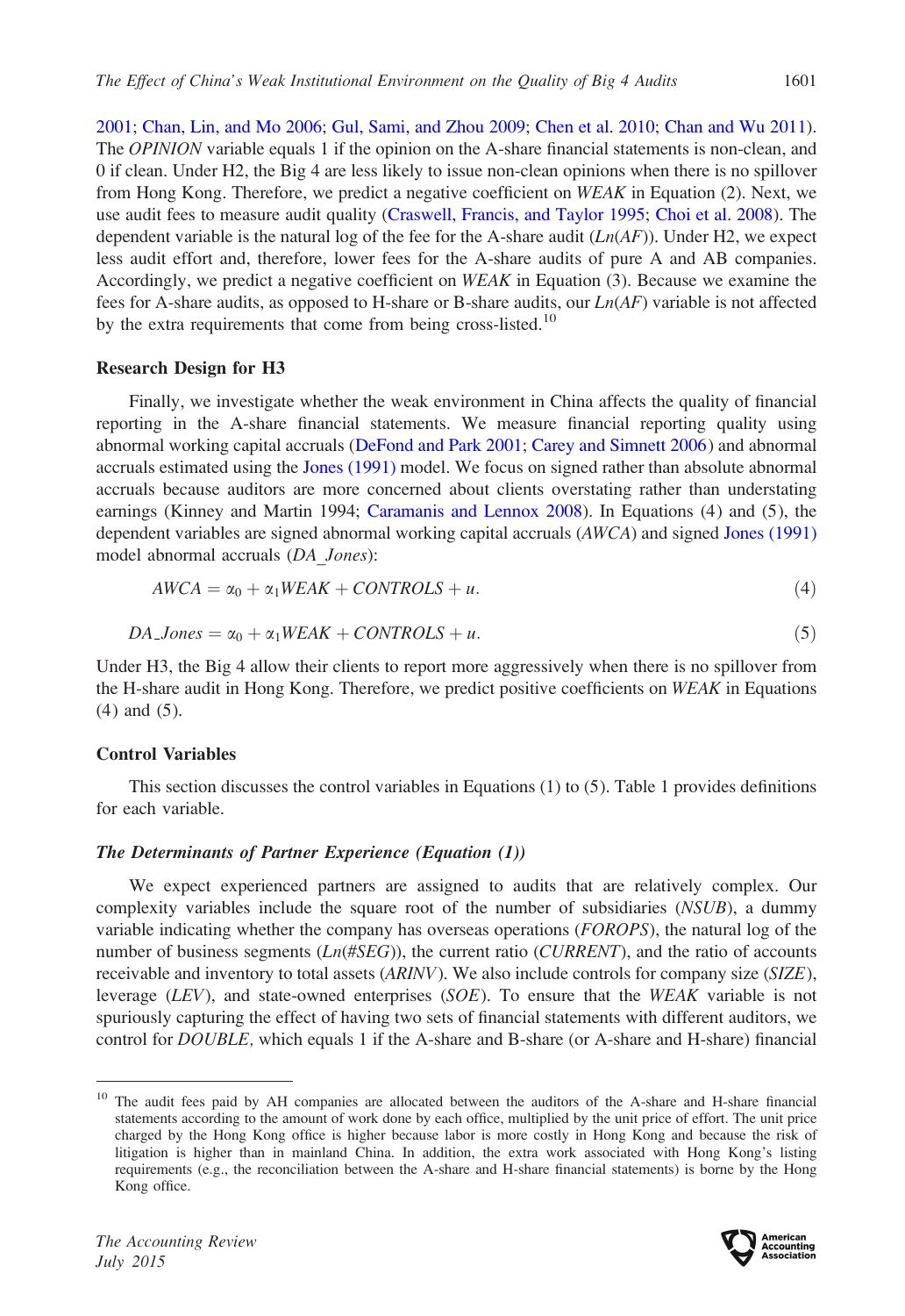# Definitions for the Dependent and Independent Variables

# Panel A: Dependent Variables

| <b>Variable</b> | <b>Definition</b>                                                                                                                                                                                                                                                                                                                                                                                                                                                                                                                                                                                                                                                                                                                                                                                                                                                                                          |
|-----------------|------------------------------------------------------------------------------------------------------------------------------------------------------------------------------------------------------------------------------------------------------------------------------------------------------------------------------------------------------------------------------------------------------------------------------------------------------------------------------------------------------------------------------------------------------------------------------------------------------------------------------------------------------------------------------------------------------------------------------------------------------------------------------------------------------------------------------------------------------------------------------------------------------------|
| $EXPERIENCE =$  | average relative experience of the two partners who sign the audit report. For each<br>signing partner, we count the number of years that the partner has audited at least one<br>listed company up to the end of year $t$ . As we are interested in partner $i$ 's experience<br>relative to all other partners in the same audit firm, we construct a relative measure:<br>$REL\_YEARS_{ijt} = 100 - \frac{(-1 + RANK\_YEARS_{ijt})}{(-1 + N_{cs})} \times 100,$<br>where RANK YEARS <sub>iit</sub> is partner is ranking in audit firm j at time t, and $N_{it}$ is the total<br>number of partners in audit firm j at time t. REL YEARS <sub>iit</sub> ranges from 0 to 100, with<br>higher values indicating that partner <i>i</i> has relatively more experience. The <i>PARTNER</i><br><i>YEARS</i> variable equals the mean value of <i>REL YEARS</i> <sub>iit</sub> for the two signing partners. |
| <b>OPINION</b>  | $=$ 1 if the auditor issues a non-clean opinion; equals 0 if the opinion is clean. See Panel A<br>of Table 5 for further details on how we code audit opinions as non-clean or clean.                                                                                                                                                                                                                                                                                                                                                                                                                                                                                                                                                                                                                                                                                                                      |
| Ln(AF)          | $=$ natural log of audit fees.                                                                                                                                                                                                                                                                                                                                                                                                                                                                                                                                                                                                                                                                                                                                                                                                                                                                             |
| <b>AWCA</b>     | $=$ signed abnormal working capital accruals.                                                                                                                                                                                                                                                                                                                                                                                                                                                                                                                                                                                                                                                                                                                                                                                                                                                              |
| DA Jones        | $=$ signed abnormal accruals estimated using the modified Jones (1991) model.                                                                                                                                                                                                                                                                                                                                                                                                                                                                                                                                                                                                                                                                                                                                                                                                                              |

## Panel B: Treatment Variables

| <b>Variable</b> |     | <b>Definition</b>                                                                                                                                                                                                                               |
|-----------------|-----|-------------------------------------------------------------------------------------------------------------------------------------------------------------------------------------------------------------------------------------------------|
| WEAK            | $=$ | 0 if the company is cross-listed in Hong Kong and its H-share financial statements are<br>audited in Hong Kong; equals 1 otherwise (i.e., AB companies, pure A companies, or<br>AH companies that do not prepare H-share financial statements). |
| WEAK A          |     | $=$ 1 if the company is a pure A-share company; equals 0 otherwise.                                                                                                                                                                             |
| WEAK AB         |     | $=$ 1 if the company is an AB company; equals 0 otherwise.                                                                                                                                                                                      |
| $WEAKAH =$      |     | 1 if the company is an AH company and it does not hire a Hong Kong auditor; equals<br>0 otherwise.                                                                                                                                              |

## Panel C: Control Variables

| <b>Variable</b> |     | <b>Definition</b>                                                                                                                                                 |
|-----------------|-----|-------------------------------------------------------------------------------------------------------------------------------------------------------------------|
| <b>DOUBLE</b>   | $=$ | 1 if the company's financial statements for domestic and foreign investors are signed by<br>different audit firms or different audit offices; equals 0 otherwise. |
| <b>SIZE</b>     | $=$ | natural log of total assets.                                                                                                                                      |
| LEV             | $=$ | total liabilities divided by total assets.                                                                                                                        |
| LOSS            | $=$ | 1 if the company reports a loss; equals 0 otherwise.                                                                                                              |
| <i>ROE</i>      | $=$ | net income divided by shareholder equity.                                                                                                                         |
| <b>RETURN</b>   | $=$ | annual market-adjusted abnormal return.                                                                                                                           |
| <b>CURRENT</b>  | $=$ | current assets divided by current liabilities.                                                                                                                    |
| CASH            | $=$ | cash, cash equivalents, and investment securities, divided by total assets.                                                                                       |
| <b>ARINV</b>    | $=$ | accounts receivable and inventory, divided by total assets.                                                                                                       |
| <i>SOE</i>      | $=$ | 1 if the company is a state-owned enterprise; equals 0 otherwise.                                                                                                 |

(continued on next page)

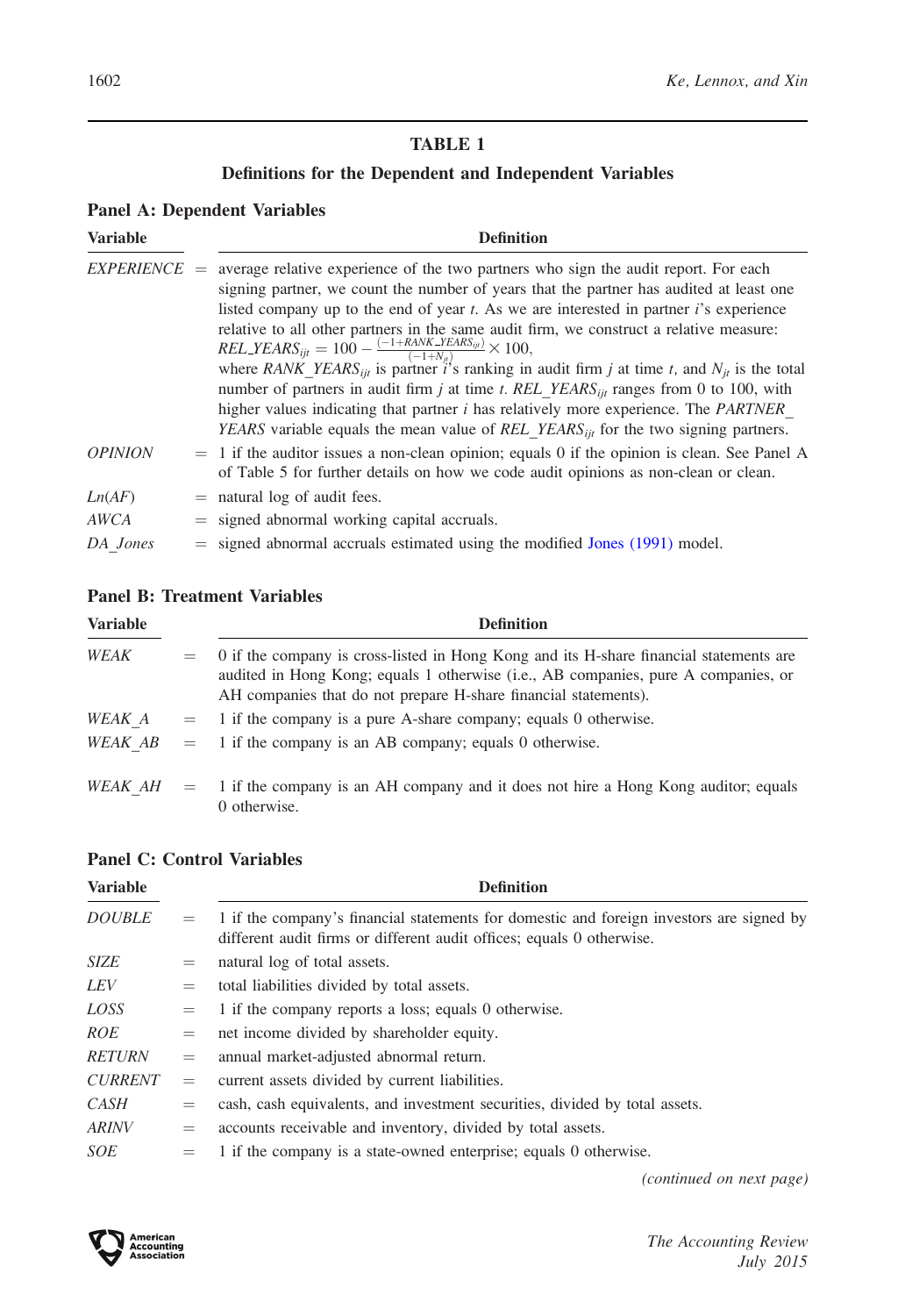| <b>Variable</b> |     | <b>Definition</b>                                                                               |
|-----------------|-----|-------------------------------------------------------------------------------------------------|
| <i>CFO</i>      | $=$ | operating cash flows divided by lagged total assets.                                            |
| MB              | $=$ | ratio of a company's market value of equity to its book value of equity.                        |
| VOL             | $=$ | variance of the residual from the market model.                                                 |
| NSUB            | $=$ | square root of the number of subsidiaries included in the consolidated financial<br>statements. |
| <i>FOROPS</i>   | $=$ | 1 if the company reports a foreign currency translation adjustment; equals 0 otherwise.         |
| $Ln(\#SEG)$     | $=$ | natural log of the number of business segments.                                                 |

#### TABLE 1 (continued)

statements are signed by different audit firms or by different offices of the same audit firm, and 0 otherwise. $11$ 

## The Determinants of Audit Reporting (Equation (2))

Because distressed companies are more likely to receive non-clean audit opinions, we control for a company's financial health. We measure accounting performance using the incidence of losses  $(LOSS)$  and a continuous measure of profitability  $(ROE)$ . To control for liquidity, we include current assets divided by current liabilities (CURRENT); cash, cash equivalents, and investment securities, divided by total assets (*CASH*); and accounts receivable and inventory, divided by total assets (ARINV). We also control for company size (SIZE), leverage (LEV), state-owned enterprises (SOE), annual market-adjusted abnormal returns (RETURN), and the presence of two sets of financial statements signed by different auditors (DOUBLE).

## The Determinants of Audit Fees (Equation (3))

We draw on control variables typically used in the audit fee literature ([Hay, Knechel, and](#page-28-0) [Wong 2006](#page-28-0)), such as company size (SIZE), financial health (LEV, LOSS, ROE), and audit complexity (NSUB, FOROPS, Ln(#SEG), CURRENT, and ARINV). We also control for the presence of two financial statements signed by different auditors (*DOUBLE*) because the cost of an A-share audit is expected to be lower if the company also has B-share or H-share financial statements concurrently audited by a different audit firm or a different audit office.

## The Determinants of Abnormal Accruals (Equations (4) and (5))

We follow prior studies ([Carey and Simnett 2006;](#page-27-0) [Francis and Yu 2009\)](#page-27-0) by controlling for operating cash flows  $(CFO)$ , sales growth  $(SALESGROWTH)$ , the market-to-book ratio  $(MB)$ , and volatility (VOL). In addition, we include controls for company size (SIZE), leverage (LEV), and state-owned enterprises (SOE).

 $11$  We can empirically distinguish between the effects of WEAK and DOUBLE because there are 110 AB observations where  $DOUBLE = 1$  and  $WEAK = 0$ . Not surprisingly, there is a significant negative correlation between the WEAK and  $DOUBLE$  variables (corr.  $=$  -0.82). Although the correlation is high, it does not cause multicollinearity problems, as the variance inflation factors are less than 5 for all the variables in our regressions.

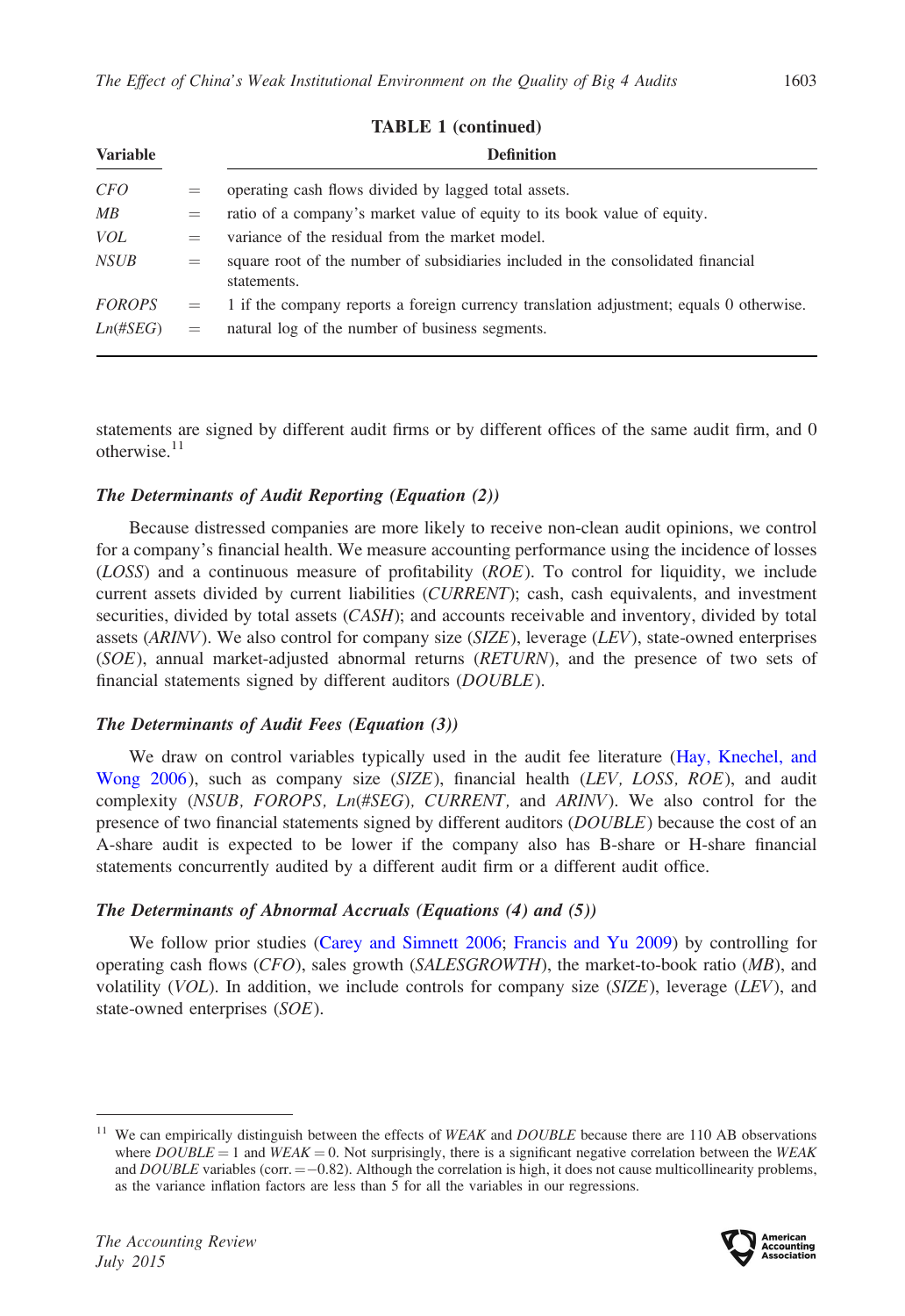#### V. MAIN RESULTS

#### The Sample and Descriptive Statistics

The sample comprises A-share audits by Big 4 firms over the period 1995 to 2012. We start in 1995 because a new set of auditing standards was introduced in that year ([DeFond et al. 2000\)](#page-27-0). This yields an initial sample of 1,414 company-year observations. We drop 125 observations in the financial industry because many of our variables are not meaningful in that sector. We drop a single Big 4 client with seven annual observations that is cross-listed in Singapore because our focus is on companies that are either cross-listed in Hong Kong (AH) or listed only in China (AB or A). We delete two observations where the Hong Kong auditor is a non-Big 4 firm because our objective is to test whether Big 4 quality is uniform across different environments. This leaves a final sample of 1,280 A-share audits by the Big 4 firms  $(1,280 = 1,414 - 125 - 7 - 2)$ .

As shown in Panel A of Table 2, there are 553 A-share audits for the pure A companies, 331 Ashare audits for the AB companies, and 396 A-share audits for the AH companies. The AB sample includes 213 observations where the AB companies prepare two sets of financial statements, Ashare statements for domestic investors and B-share statements for foreign investors, and another 118 AB observations with only domestic financial statements.<sup>12</sup> In the AH sample, there are 370 observations where companies prepare two sets of financial statements, A-share statements for domestic investors and H-share statements for foreign investors, while there are 26 observations for A-share statements only, which became permissible in 2010–2012.

While our main sample comprises 1,280 observations, Table 2, Panel B shows that some of the dependent variables have missing observations. For example, there are 95 missing observations for the *EXPERIENCE* variable due to non-disclosure of the signing partners' names. Therefore, there are 1,185 observations in the *EXPERIENCE* model  $(1,185 = 1,280 - 95)$ . We have no missing observations for the audit opinion model (OPINION), so the sample size is 1,280. Audit fee disclosure in China started in 2001, which is the main reason our audit fee sample includes only 817 observations. The abnormal accruals models are estimated for 1,214 observations because 66 observations lack cash flow statements.

Table 3 reports differences in the dependent variables between the two samples. Consistent with H1, audit partners are significantly more experienced in the strong institutional environment. We also find a higher frequency of non-clean audit opinions in the strong environment, although this difference is not statistically significant. Consistent with H2, we find that audit fees are significantly higher for companies operating in the strong environment. Consistent with H3, the signed Jones  $(1991)$  model abnormal accruals  $(DA\ Jones)$  are significantly larger in the weak institutional sample, although this difference is not significant using abnormal working capital accruals (AWCA).

We also see in Table 3 some significant differences in the control variables between the two samples. In particular, companies in the strong institutional environment are significantly larger  $(SIZE)$ , more highly leveraged  $(LEV)$ , have lower liquidity  $(CURRENT)$ , less cash  $(CASH)$ , less non-cash working capital (ARINV), are more likely to be state-owned (SOE), have fewer growth opportunities (*MB*), and fewer business segments ( $Ln(\#SEG)$ ). We control for these differences in two ways. First, we include these factors as control variables in our regression models in Tables 4– 8. Second, we use propensity scores to match each observation in the strong institutional sample to its closest match in the weak institutional sample. After this propensity score matching, the results

 $12$  Due to a change in regulations, the AB companies have not been required to prepare separate B-share financial statements since 2007. Our results are robust if the sample period ends in 2006 instead of 2012.

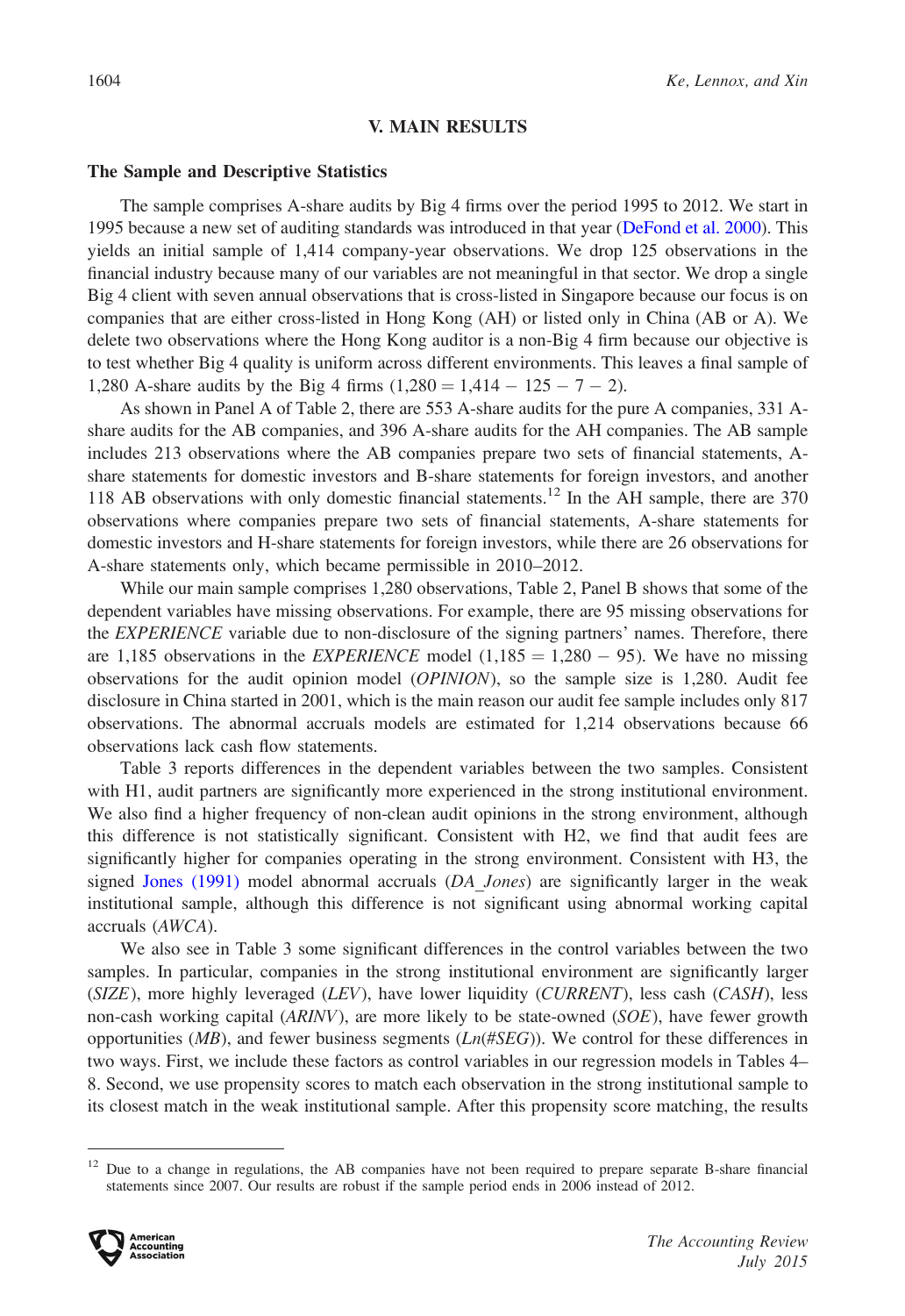## The Samples Comprise Big 4 Audits of the A-Share Financial Statements in Mainland China (1995–2012)

#### Panel A: The Full Sample of Big 4 Audits

|                                                                                                   | <b>Observations</b> |
|---------------------------------------------------------------------------------------------------|---------------------|
| Pure A companies ( $WEAK = 1$ )                                                                   | 553                 |
| AB companies ( $WEAK = 1$ )                                                                       | 331                 |
| AH companies that do not prepare separate H-share financial statements ( $WEAK = 1$ )             | -26                 |
| AH companies whose H-share financial statements are audited by Hong Kong auditors<br>$(WEAK = 0)$ | 370                 |
| Total                                                                                             | 1.280               |

The 553 observations in the pure A-share sample prepare A-share financial statements only (not B-share or H-share financial statements). Of the 331 observations in the AB-share sample, 213 prepare both A-share and B-share financial statements, whereas 118 prepare A-share financial statements only  $(331 = 213 + 118)$ . Of the 213 that prepare both Ashare and B-share financial statements, in 15 cases, the financial statements are audited by different audit firms; in 95 cases, they are audited by different offices of the same audit firm; and in 103 cases, they are audited by the same office  $(213 = 15 + 95 + 103)$ . Of the 396 observations in the AH sample, 370 prepare both A-share and H-share financial statements, whereas 26 prepare A-share financial statements only  $(396 = 370 + 26)$ . Of the 370 that prepare A-share and H-share financial statements, in three cases the financial statements are audited by different audit firms, and in 367 cases, they are audited by different offices of the same audit firm  $(370 = 3 + 367)$ .

#### Panel B: The Subsamples Used to Test H1, H2, and H3

|                              | <b>Partners' Years</b><br>of Experience<br>(H1) | Audit<br><b>Opinions</b><br>(H2) | Audit<br><b>Fees</b><br>(H2) | Abnormal<br><b>Accruals</b><br>(H3) |
|------------------------------|-------------------------------------------------|----------------------------------|------------------------------|-------------------------------------|
| Weak sample ( $WEAK = 1$ )   | 851                                             | 910                              | 703                          | 874                                 |
| Strong sample ( $WEAK = 0$ ) | 334                                             | 370                              | 114                          | 340                                 |
| Totals                       | 1.185                                           | 1.280                            | 817                          | 1.214                               |

Audit reports in China are supposed to disclose the names of the signing partners, but in our sample, there are 95 audit reports that do not disclose partners' names. Therefore, we have 1,185 observations for our tests of audit partners' years of experience  $(1,185 = 1,280 - 95)$ . For the audit fee variable, we lose 166 observations because disclosure of audit fees started only in 2001, we lose 23 observations because audit fees are not disclosed by A-share companies, and we lose 274 observations because some AH and AB companies do not separately disclose the fees paid to their A-share and Hshare (or B-share) auditors. Thus, there are 817 observations where data are unavailable on A-share audit fees  $(817 =$  $1,280 - 463$ ). Abnormal accruals are missing for 66 observations due to unavailable cash flow statements  $(1,214 = 1,280$ - 66).

in Table 8, Panel B indicate that the control variables are generally not significantly different between the treatment and control groups.

#### Results for H1

Under H1, we expect the Big 4 to assign their less experienced partners to audits in the weak institutional environment. Therefore, we predict a negative coefficient on WEAK in Equation (1). Because the sample is pooled across multiple years relating to the same company, the standard errors in each regression are clustered by company.

Table 4 reports results for the models of EXPERIENCE. We find a significant negative coefficient on the WEAK variable (t-stat.  $= -2.12$ ). Consistent with H1, we conclude that the Big 4

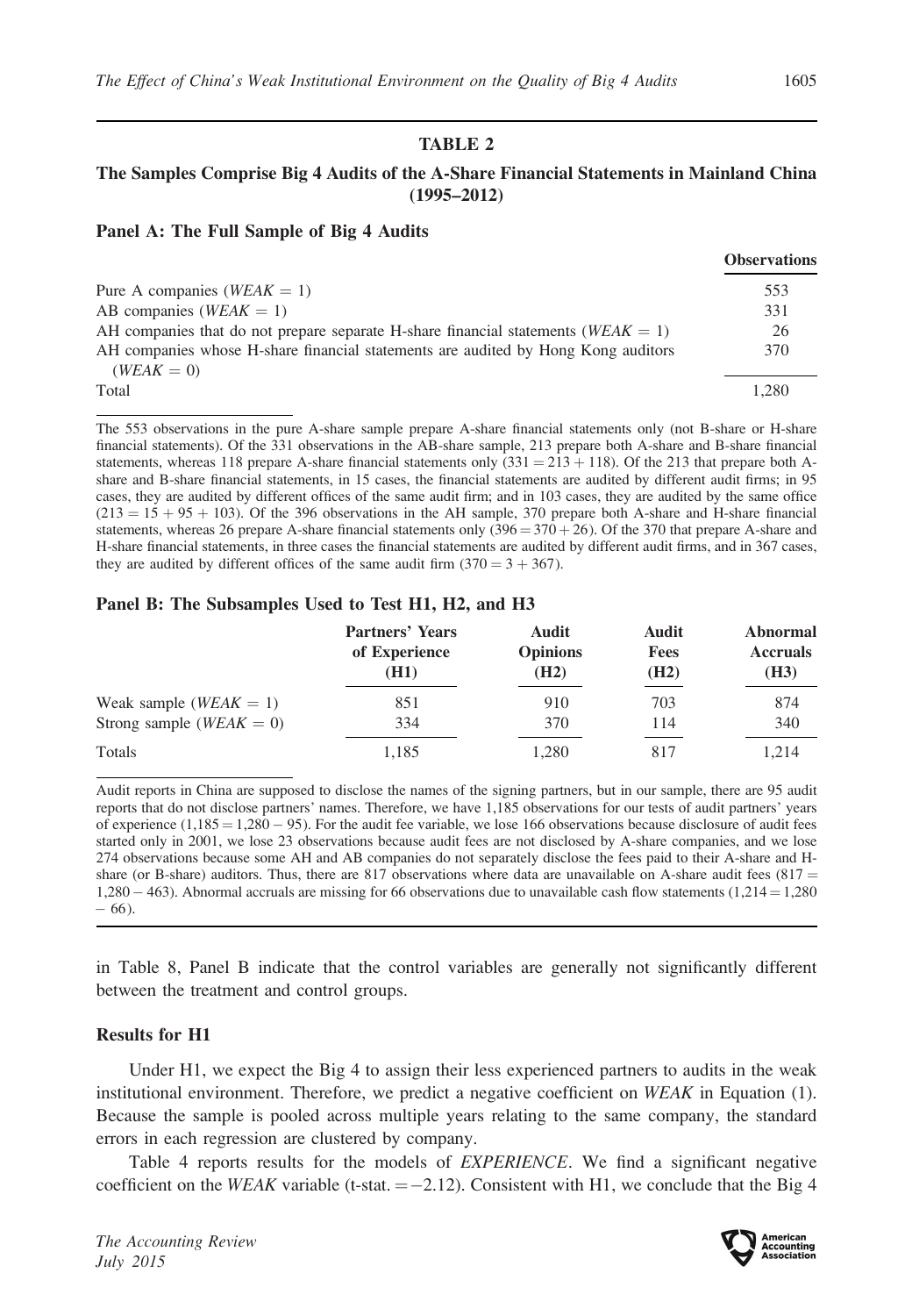|                    | <b>Strong Environment</b><br>$(n = 370; WEAK = 0)$ |               | <b>Weak Environment</b><br>$(n = 910; WEAK = 1)$ |               | <b>Tests for Differences</b><br>in Means and Medians<br>(p-values) |                |
|--------------------|----------------------------------------------------|---------------|--------------------------------------------------|---------------|--------------------------------------------------------------------|----------------|
|                    | <b>Mean</b>                                        | <b>Median</b> | Mean                                             | <b>Median</b> | <b>Means</b>                                                       | <b>Medians</b> |
| <b>EXPERIENCE</b>  | 58.802                                             | 58.611        | 54.911                                           | 54.167        | < 0.01                                                             | < 0.01         |
| <b>OPINION</b>     | 0.046                                              | 0.000         | 0.041                                            | 0.000         | 0.67                                                               |                |
| $AF$ (RMB million) | 4.660                                              | 1.907         | 2.066                                            | 1.300         | < 0.01                                                             | < 0.01         |
| Ln(AF)             | 14.627                                             | 14.459        | 14.087                                           | 14.078        | < 0.01                                                             | < 0.01         |
| AWCA               | $-0.003$                                           | 0.002         | $-0.003$                                         | 0.000         | 0.91                                                               | 0.96           |
| DA Jones           | $-0.009$                                           | $-0.007$      | 0.006                                            | 0.003         | < 0.01                                                             | < 0.01         |
| <b>SIZE</b>        | 23.934                                             | 23.835        | 22.594                                           | 22.436        | < 0.01                                                             | < 0.01         |
| <i>LEV</i>         | 0.491                                              | 0.474         | 0.474                                            | 0.479         | 0.16                                                               | 0.33           |
| LOSS               | 0.103                                              | 0.000         | 0.071                                            | 0.000         | 0.06                                                               |                |
| <b>ROE</b>         | 0.089                                              | 0.100         | 0.100                                            | 0.107         | 0.21                                                               | 0.09           |
| <b>RETURN</b>      | $-0.037$                                           | $-0.035$      | 0.000                                            | $-0.035$      | 0.14                                                               | 0.25           |
| <b>CURRENT</b>     | 1.285                                              | 1.129         | 1.554                                            | 1.290         | < 0.01                                                             | < 0.01         |
| CASH               | 0.116                                              | 0.096         | 0.169                                            | 0.139         | < 0.01                                                             | < 0.01         |
| <b>ARINV</b>       | 0.243                                              | 0.220         | 0.304                                            | 0.287         | < 0.01                                                             | < 0.01         |
| <b>SOE</b>         | 0.973                                              | 1.000         | 0.825                                            | 1.000         | < 0.01                                                             |                |
| CFO                | 0.094                                              | 0.095         | 0.079                                            | 0.076         | 0.02                                                               | < 0.01         |
| MB                 | 2.791                                              | 2.226         | 3.099                                            | 2.450         | 0.02                                                               | < 0.01         |
| <b>VOL</b>         | 0.028                                              | 0.020         | 0.024                                            | 0.020         | 0.01                                                               | 0.27           |
| <b>NSUB</b>        | 3.886                                              | 3.464         | 3.857                                            | 3.464         | 0.84                                                               | 0.65           |
| <b>FOROPS</b>      | 0.351                                              | 0.000         | 0.309                                            | 0.000         | 0.14                                                               |                |
| $Ln(\#SEG)$        | 0.450                                              | 0.000         | 0.628                                            | 0.693         | < 0.01                                                             | < 0.01         |

Differences Between the Samples for the Strong and Weak Environments

The continuous variables are winsorized at the top and bottom percentiles in order to deal with outliers. See Table 1 for variable definitions.

assign less experienced partners to audits in the weak institutional environment, whereas they assign more experienced partners to companies cross-listed in Hong Kong. The WEAK coefficient is -5.992, implying that partners in the weak environment are nearly 6 percent lower in the relative experience ranking when compared with other partners in the same firm. Further, we split the WEAK variable into its three subgroups (WEAK  $A$ , WEAK  $AB$ , WEAK  $AH$ ) to determine whether the results are consistent. We find significant negative coefficients on all three variables, with tstatistics of  $-1.82$ ,  $-2.09$ , and  $-1.74$ , respectively. The coefficients on *WEAK\_A*, *WEAK\_AB*, and WEAK\_AH are not significantly different from each other.<sup>13</sup>

 $13$  Table 4 finds that audit firms assign less experienced partners to state-owned companies (SOE). However, the results for the other control variables are generally insignificant. One possible explanation is that the dependent variables capture a partner's experience relative to all other partners within the same audit firm, whereas the control variables are not constructed using this within-firm approach. Therefore, in supplementary tests, we recompute the control variables on a relative basis. For example, REL SIZE is a company's size relative to the sizes of the audit firm's other clients. Consistent with Table 4, most of the control variables remain insignificant when they are measured on a relative basis. Inferences for our treatment variables remain robust.

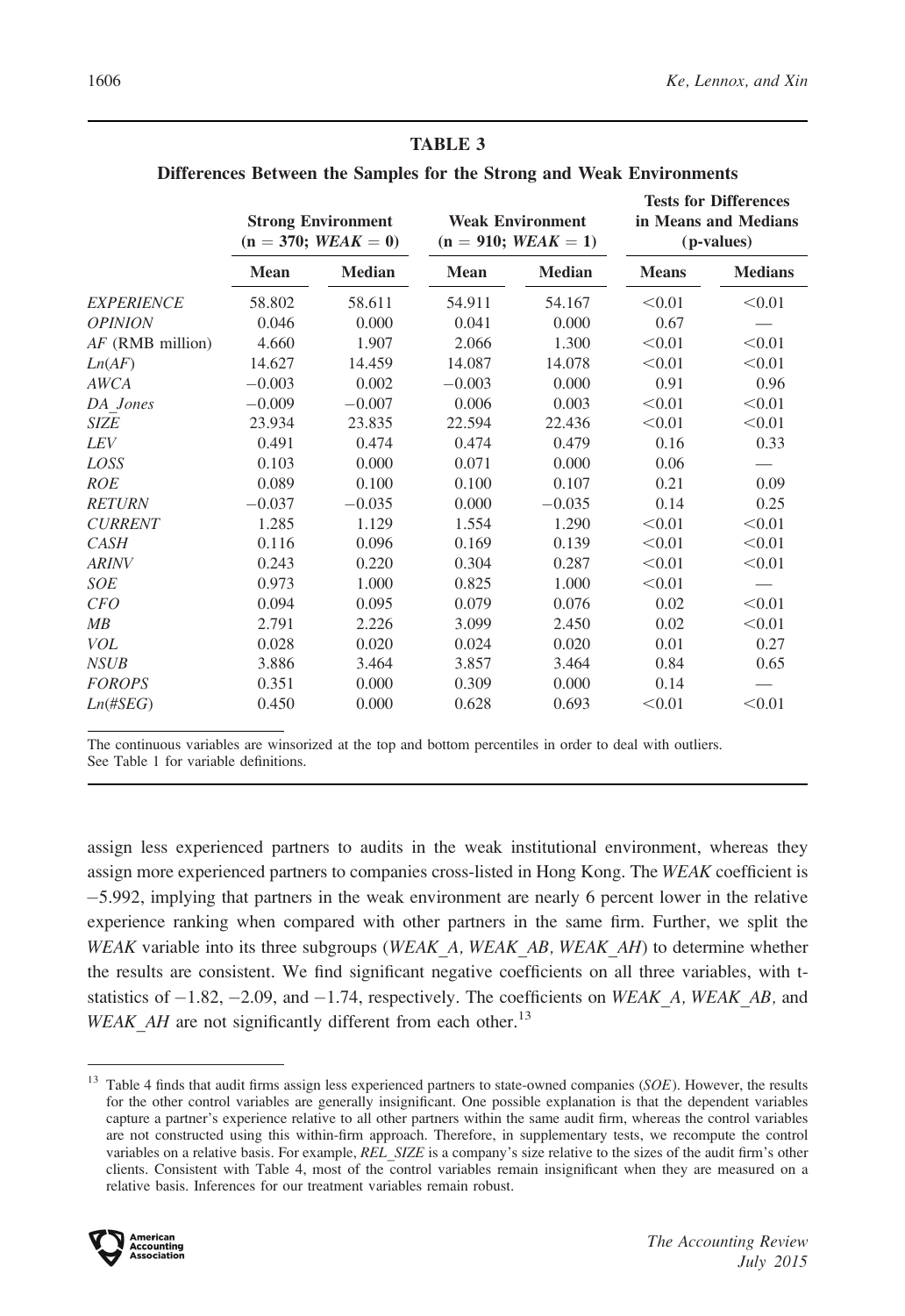| Tests of H1                                                                |
|----------------------------------------------------------------------------|
| The Dependent Variable Measures Partners' Years of Experience (EXPERIENCE) |

|                                       | Coeff.   | t-stat.   | Coeff.   | t-stat.   |
|---------------------------------------|----------|-----------|----------|-----------|
| WEAK                                  | $-5.992$ | $-2.12**$ |          |           |
| WEAK A                                |          |           | $-6.396$ | $-1.82*$  |
| <b>WEAK AB</b>                        |          |           | $-5.935$ | $-2.09**$ |
| WEAK AH                               |          |           | $-7.872$ | $-1.74*$  |
| $\it DOUBLE$                          | $-1.504$ | $-0.54$   | $-1.843$ | $-0.60$   |
| SIZE                                  | $-0.109$ | $-0.16$   | $-0.093$ | $-0.13$   |
| <i>LEV</i>                            | $-0.089$ | $-0.01$   | $-0.112$ | $-0.02$   |
| LOSS                                  | $-4.482$ | $-1.67*$  | $-4.507$ | $-1.67*$  |
| <b>ROE</b>                            | 2.603    | 0.49      | 2.547    | 0.48      |
| <b>NSUB</b>                           | 0.061    | 0.18      | 0.059    | 0.17      |
| <b>FOROPS</b>                         | $-0.343$ | $-0.21$   | $-0.309$ | $-0.29$   |
| $Ln(\#SEG)$                           | 0.262    | 0.24      | 0.247    | 0.22      |
| <b>CURRENT</b>                        | $-0.390$ | $-0.46$   | $-0.386$ | $-0.46$   |
| <b>ARINV</b>                          | 3.884    | 0.78      | 3.884    | 0.79      |
| <b>SOE</b>                            | $-3.617$ | $-1.78*$  | $-3.603$ | $-1.71*$  |
| Tests of differences in coefficients: |          |           |          |           |
|                                       | p-values |           |          |           |
| WEAK A versus WEAK AB                 | 0.83     |           |          |           |
| WEAK A versus WEAK AH                 | 0.69     |           |          |           |
| WEAK AB versus WEAK AH                | 0.61     |           |          |           |
| Industry fixed effects                | Yes      |           | Yes      |           |
| Year fixed effects                    | Yes      |           | Yes      |           |
| Adj. $R^2$                            | 0.049    |           | 0.049    |           |

\*\*, \* Denote statistical significance at the 5 percent and 10 percent levels (two-tailed), respectively. Standard errors are adjusted for clustering on each company.

See Table 1 for variable definitions.

#### Results for H2

H2 predicts that the Big 4 are more likely to issue clean opinions and charge lower audit fees when they audit A-share financial statements in a weak institutional environment. Table 5, Panel A presents the distribution of the different types of audit opinions. There are 54 non-clean opinions  $(OPINION = 1)$ . Of these, 26 mention going-concern uncertainties, 22 opinions are qualified due to limitations on audit scope, 12 disclose other material uncertainties relating to accounting estimates, three opinions are qualified due to departures from accounting standards, three disclose errors or irregularities, and two disclose emphases of matter relating to the companies' accounting choices. In total, there are 71 problems mentioned in 54 audit reports. The remaining 1,226 audit opinions are coded as clean  $(OPINION = 0)$ .

Table 5, Panel B reports results for the audit opinion models. We find significant negative coefficients on *WEAK*, *WEAK* A, and *WEAK* AB, with z-statistics of  $-1.98$ ,  $-2.67$ , and  $-1.89$ ,

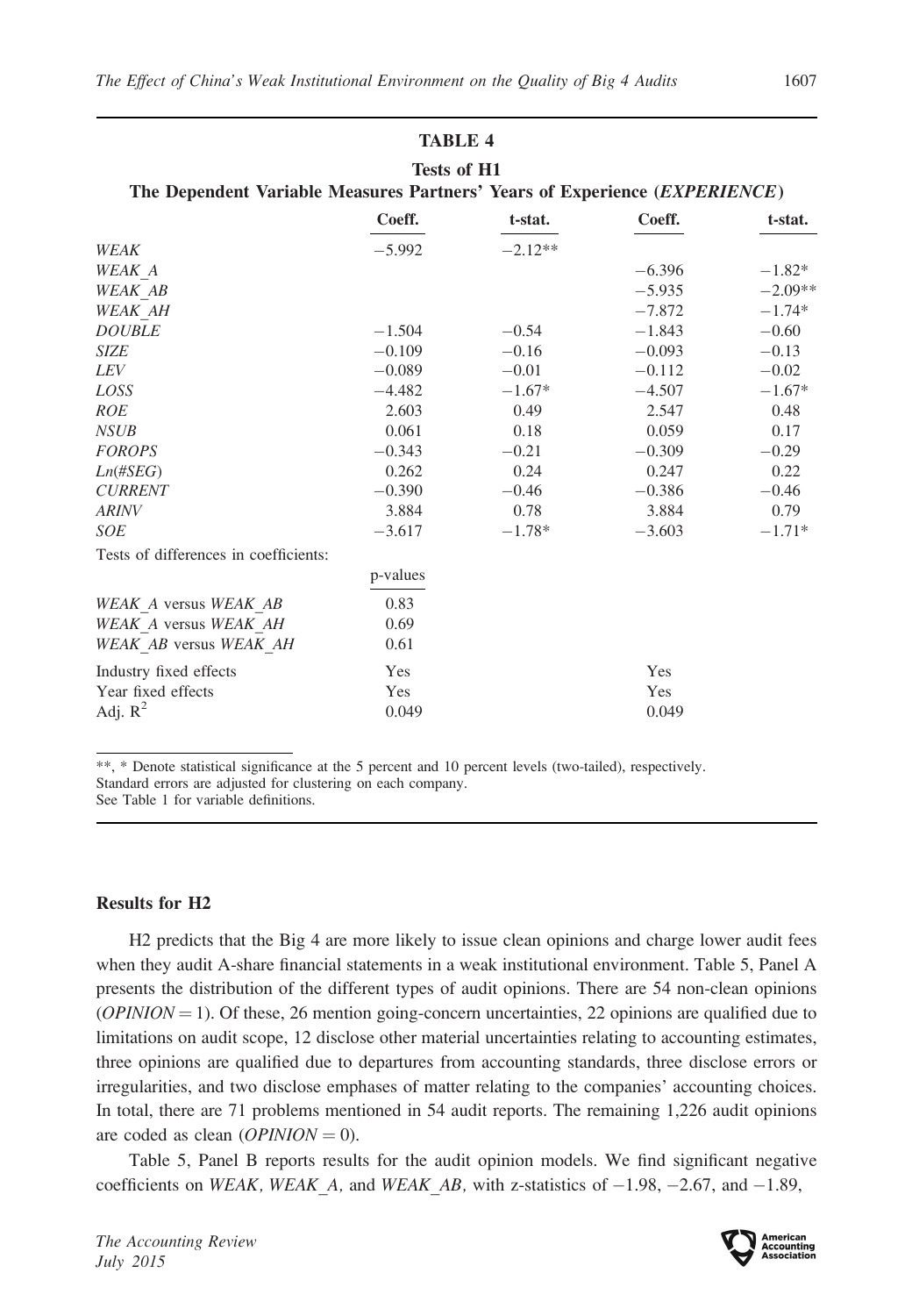## Tests of H2

## Unfavorable Audit Opinions (OPINION) and the Natural Log of Audit Fees (Ln(AF))

## Panel A: Types of Audit Opinions

| Non-Clean Audit Opinions ( <i>OPINION</i> = 1):              |       |
|--------------------------------------------------------------|-------|
| Going-concern uncertainties                                  | 26    |
| Limitations on audit scope                                   | 22    |
| Other material uncertainties                                 | 12    |
| Departures from GAAP                                         | 3     |
| Errors or irregularities                                     | 3     |
| Related-party transactions                                   | 3     |
| Emphases of matter relating to accounting choices            | 2     |
| Less: Multiple problem disclosures                           | (17)  |
| Total                                                        | 54    |
| Clean audit opinions ( $OPINION = 0$ ):                      |       |
| Clean unmodified opinions                                    | 1,223 |
| Modified opinions that do not indicate problems <sup>a</sup> | 3     |
| Total                                                        | 1,226 |
|                                                              |       |

## Panel B: Results for the Audit Opinion Models (Dep. Var.  $= OPINION$ )

|                                       | Coeff.   | z-stat.    | Coeff.    | z-stat.    |
|---------------------------------------|----------|------------|-----------|------------|
| WEAK                                  | $-1.554$ | $-1.98**$  |           |            |
| WEAK A                                |          |            | $-2.552$  | $-2.67***$ |
| <b>WEAK AB</b>                        |          |            | $-1.474$  | $-1.89*$   |
| <b>WEAK AH</b>                        |          |            | <b>NA</b> | NA.        |
| <b>DOUBLE</b>                         | 0.047    | 0.07       | $-0.544$  | $-0.88$    |
| <b>SIZE</b>                           | $-1.221$ | $-4.46***$ | $-1.117$  | $-4.52***$ |
| LEV                                   | 6.706    | $3.45***$  | 6.470     | $3.51***$  |
| LOSS                                  | 1.524    | $2.77***$  | 1.581     | $2.93**$   |
| <b>ROE</b>                            | $-2.852$ | $-2.02**$  | $-2.673$  | $-1.94*$   |
| <b>RETURN</b>                         | $-0.668$ | $-1.09$    | $-0.605$  | $-0.99$    |
| <b>CURRENT</b>                        | 0.225    | 0.51       | 0.220     | 0.50       |
| <b>CASH</b>                           | $-0.601$ | $-0.27$    | $-0.443$  | $-0.20$    |
| <b>ARINV</b>                          | 1.331    | 0.95       | 1.367     | 1.01       |
| <b>SOE</b>                            | $-0.698$ | $-1.18$    | $-0.953$  | $-1.52$    |
| Tests of differences in coefficients: |          |            |           |            |
|                                       | p-values |            |           |            |
| WEAK A versus WEAK AB                 | 0.12     |            |           |            |
| Industry fixed effects                | Yes      |            | Yes       |            |
| Year fixed effects                    | Yes      |            | Yes       |            |
| Pseudo $R^2$                          | 0.436    |            | 0.444     |            |

NA: the coefficient and z-statistic for the WEAK\_AH variable cannot be estimated because there are only 26 observations where  $WEAK\_AH$  is equal to 1.

(continued on next page)

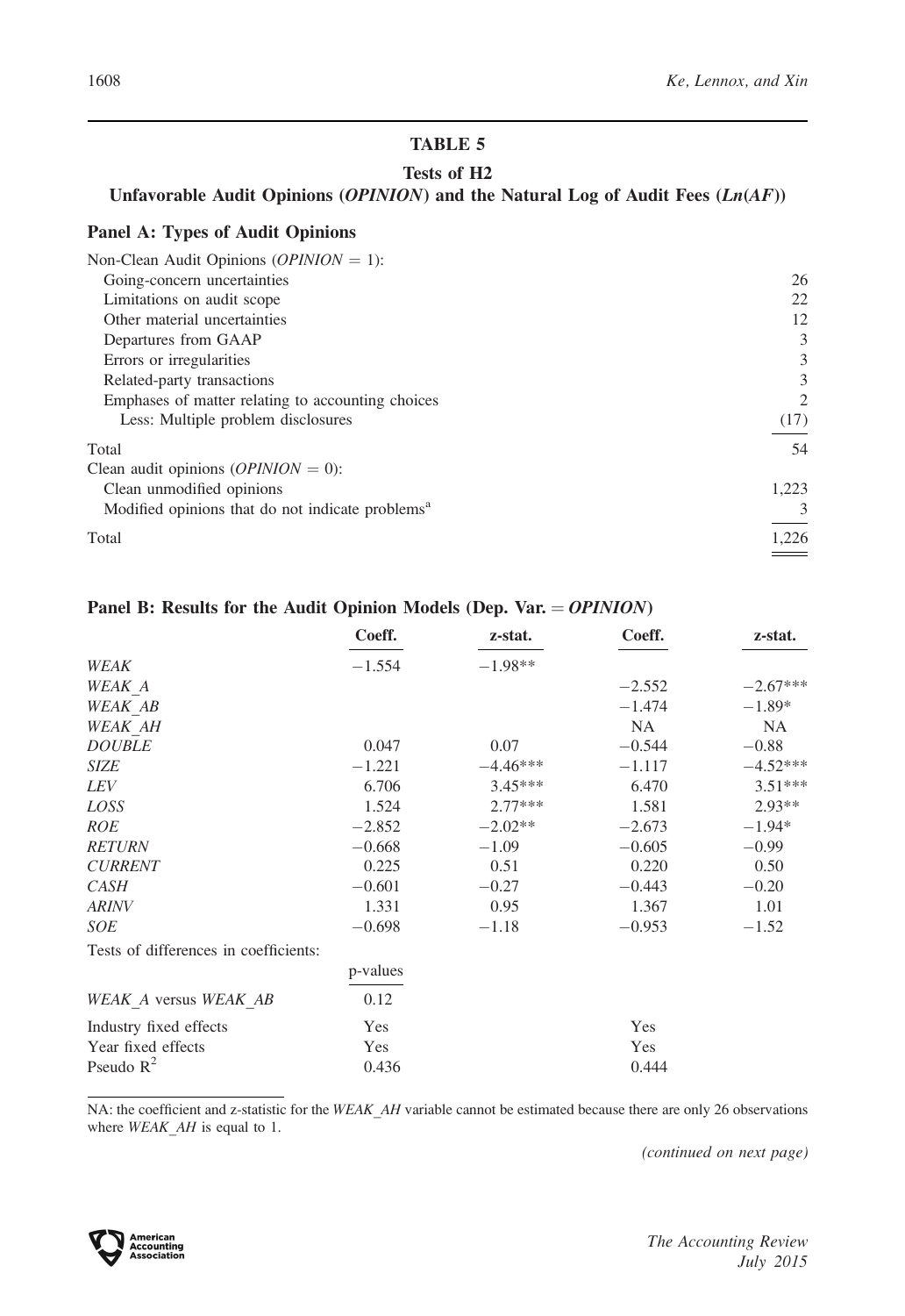## TABLE 5 (continued)

|                                       | Coeff.   | t-stat.    | Coeff.   | t-stat.    |
|---------------------------------------|----------|------------|----------|------------|
| WEAK                                  | $-0.261$ | $-1.76*$   |          |            |
| <b>WEAK A</b>                         |          |            | $-0.314$ | $-1.82*$   |
| WEAK AB                               |          |            | $-0.285$ | $-1.93*$   |
| WEAK AH                               |          |            | 0.146    | 0.71       |
| <b>DOUBLE</b>                         | $-0.176$ | $-2.08**$  | $-0.198$ | $-2.06**$  |
| <b>SIZE</b>                           | 0.370    | $10.12***$ | 0.368    | $10.13***$ |
| <i>LEV</i>                            | 0.232    | 0.87       | 0.220    | 0.82       |
| LOSS                                  | 0.138    | 1.51       | 0.140    | 1.53       |
| <b>ROE</b>                            | $-0.034$ | $-0.21$    | 0.008    | 0.05       |
| <b>NSUB</b>                           | 0.049    | $3.12***$  | 0.044    | $2.70***$  |
| <b>FOROPS</b>                         | 0.123    | $1.82*$    | 0.130    | $1.91*$    |
| $Ln(\#SEG)$                           | 0.064    | 1.45       | 0.070    | 1.58       |
| <b>CURRENT</b>                        | $-0.001$ | $-0.03$    | $-0.002$ | $-0.06$    |
| <b>ARINV</b>                          | $-0.047$ | $-0.20$    | $-0.061$ | $-0.25$    |
| <b>SOE</b>                            | $-0.233$ | $-2.92***$ | $-0.258$ | $-3.14***$ |
| Tests of differences in coefficients: |          |            |          |            |
|                                       | p-values |            |          |            |
| WEAK A versus WEAK AB                 | 0.70     |            |          |            |
| WEAK A versus WEAK AH                 | 0.00     |            |          |            |
| WEAK AB versus WEAK AH                | 0.00     |            |          |            |
| Industry fixed effects                | Yes      |            | Yes      |            |
| Year fixed effects                    | Yes      |            | Yes      |            |
| Adj. $R^2$                            | 0.738    |            | 0.744    |            |

## Panel C: Results for the Audit Fee Models (Dep. Var.  $= Ln(AF)$ )

\*\*\*, \*\*, \* Denote statistical significance at the 1 percent, 5 percent, and 10 percent levels (two-tailed), respectively. Standard errors are adjusted for clustering on each company.

See Table 1 for variable definitions.

respectively.<sup>14</sup> Consistent with H1, this means that the Big 4 are less likely to issue non-clean opinions for clients in the weak institutional environment. We conclude that Big 4 auditors in mainland China are more likely to issue non-clean opinions when they are exposed to the positive spillover from the strong institutional environment of Hong Kong. Holding the control variables constant at their mean values, we find that moving from the weak environment to the strong environment raises the likelihood of an unfavorable audit opinion from 3.32 percent to 5.59 percent.<sup>15</sup> Results for the control variables are consistent with prior research. We find significant

 $14$  The WEAK A and WEAK AB coefficients are not significantly different from each other, indicating no difference in the issuance of non-clean opinions between AB and pure A companies. The coefficient and z-statistic for the WEAK AH variable cannot be estimated because there are only 26 observations where WEAK AH is equal to 1. Because of the small sample of WEAK AH firms, we avoid discussing the results for WEAK AH in the subsequent tables.

<sup>&</sup>lt;sup>15</sup> In an untabulated test, we focus on the most serious problems disclosed in audit reports. In this test, the OPINION variable equals 1 if the audit opinion mentions going-concern problems, limitations on audit scope, departures from GAAP, or errors or irregularities, and 0 otherwise. The coefficients on WEAK, WEAK A, and WEAK AB remain negative and statistically significant.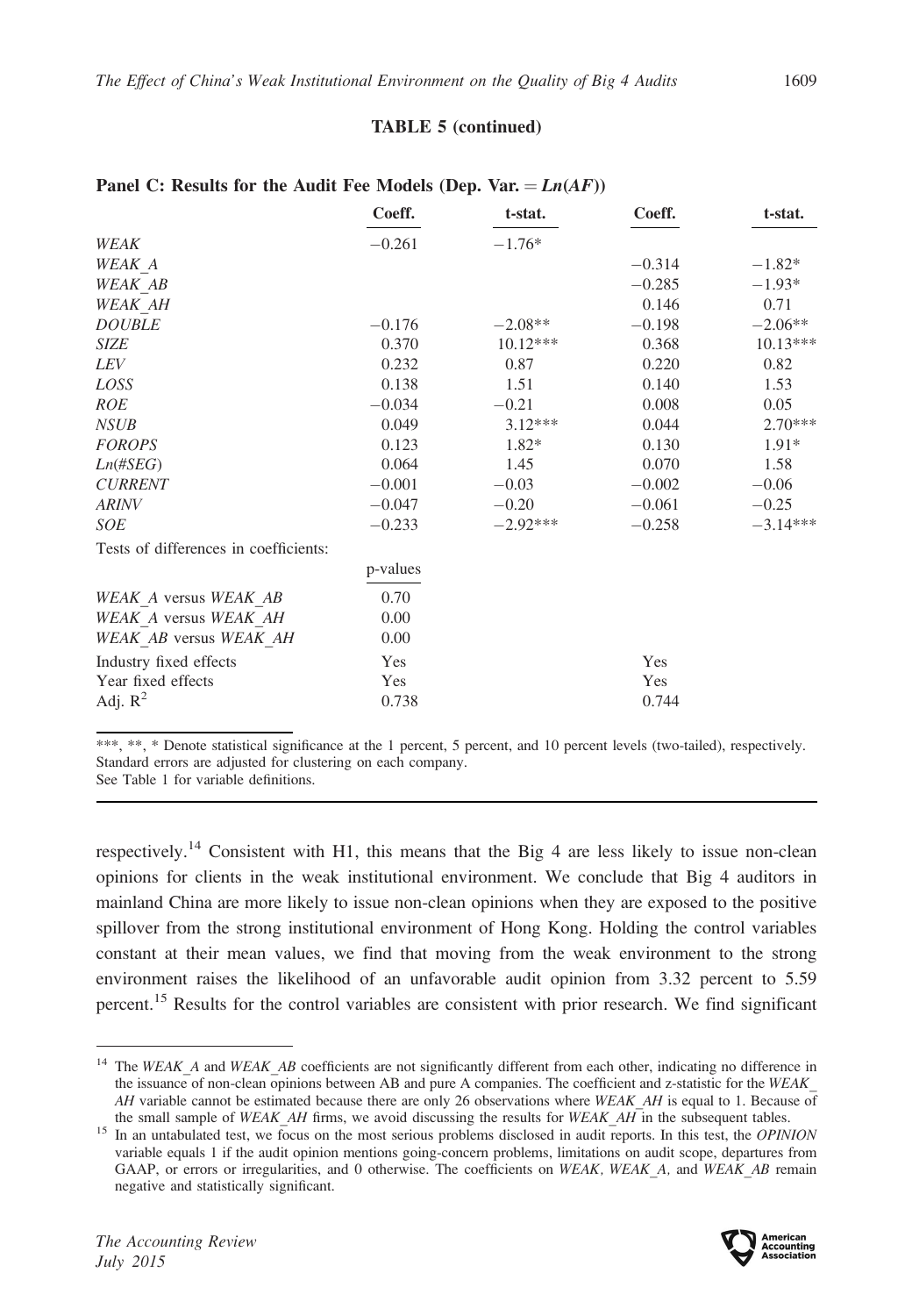coefficients on the controls for company size  $(SIZE)$ , leverage  $(LEV)$ , losses  $(LOS)$ , and profitability (ROE). Smaller companies are more likely to receive non-clean opinions, as are companies with higher leverage, losses, or lower profitability.

Table 5, Panel C reports results for the audit fee models. Consistent with H2, we find significant negative coefficients on WEAK, WEAK  $A$ , and WEAK  $AB$ , with t-statistics of  $-1.76$ , -1.82, and -1.93, respectively. Therefore, audit fees are significantly lower for companies that are listed only in China. We conclude that the Big 4 receive lower audit fees for their A-share audits if they are not exposed to a spillover from the strong institutional environment of Hong Kong. The estimated coefficient on  $WEAK$  of  $-0.261$  translates into audit fees being an economically significant 29.8 percent lower in the weak institutional environment. Results for the control variables are consistent with prior research, with significant positive coefficients on company size  $(SIZE)$ , the number of subsidiaries  $(NSUB)$ , foreign operations  $(FOROPS)$ , and the number of business segments ( $Ln(\#SEG)$ ). State-owned enterprises ( $SOE$ ) pay significantly lower audit fees. In addition, we find significant negative coefficients on the DOUBLE variable, indicating that audit fees are lower when companies have a second set of audited financial statements.

## Results for H3

H3 predicts that financial reporting quality is lower for Big 4 audits in the weak institutional environment. We test this by examining signed abnormal accruals. If the weak institutional environment in China results in lower financial reporting quality, then we would expect higher signed abnormal accruals. Consistent with H3, the abnormal accrual models in Table 6 find significant positive coefficients on the WEAK, WEAK  $A$ , and WEAK  $AB$  variables, with t-statistics of 2.86, 3.42, and 2.93, respectively. We conclude that clients of the Big 4 report higher abnormal accruals when they are listed only in China compared with when they are cross-listed in Hong Kong. This is consistent with Hong Kong's institutional environment having a positive spillover effect on the quality of financial reporting in China.<sup>16</sup> Results for the control variables reveal that signed abnormal accruals are higher for companies that are larger  $(SIZE)$ , have lower leverage  $(LEV)$ , report positive profits ( $LOSS$ ), have poor cash flows from operations ( $CFO$ ), have higher market-to-book ratios  $(MB)$ , and are not state-owned  $(SOE)$ .

#### VI. ALTERNATIVE EXPLANATIONS

#### Dual Accounting and Auditing Standards

The AH companies are subject to dual accounting and auditing standards as they prepare Hshare financial statements as well as A-share financial statements. This is unlikely to explain our results because the major differences in audit quality and financial reporting quality are found between the AH and non-AH companies, rather than between the companies subject to double reporting (AH and AB) versus those subject to single reporting (pure A). In addition, the WEAK  $\overline{A}$ and WEAK AB coefficients are statistically significant in all our models. Therefore, the AH companies are assigned more experienced partners, are more likely to receive non-clean audit opinions, pay higher audit fees, and have lower working capital accruals when compared with both the AB companies and the pure A-share companies. This is consistent with the results being driven

<sup>&</sup>lt;sup>16</sup> Prior research suggests that auditors are more concerned about clients overstating rather than understating earnings (Kinney and Martin 1994; [Caramanis and Lennox 2008](#page-27-0)). Therefore, we check that our results continue to hold in tobit models that explain the magnitude of income-increasing abnormal accruals. In untabulated regressions, we find significant positive coefficients on WEAK, WEAK\_A, WEAK\_AB, and WEAK\_AH.

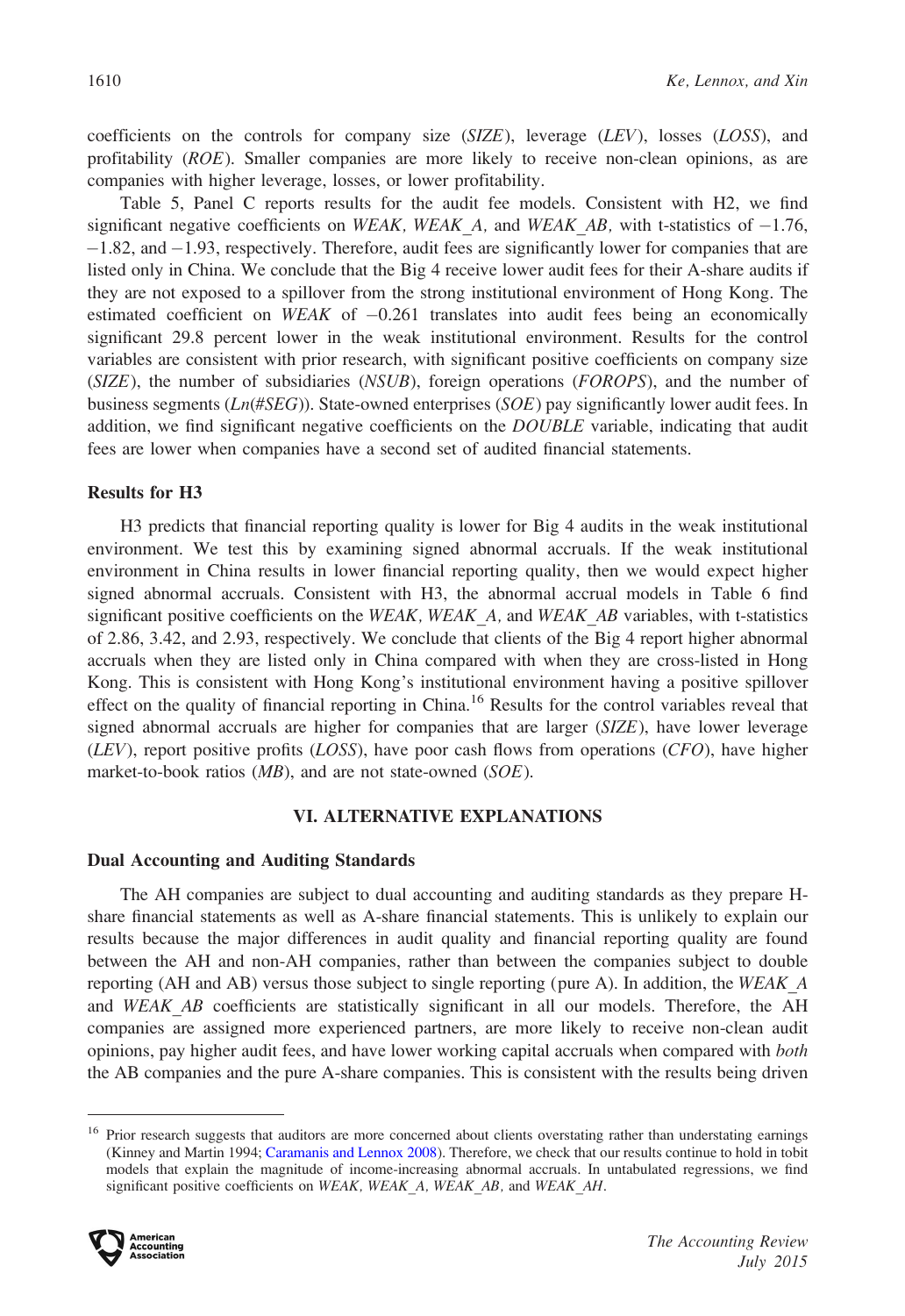# TABLE 6 Tests of H3 Signed Abnormal Accruals

## Panel A: Abnormal Working Capital Accruals (Dep. Var.  $=AWCA$ )

|                                       | Coeff.   | t-stat.    | Coeff.   | t-stat.    |
|---------------------------------------|----------|------------|----------|------------|
| WEAK                                  | 0.034    | $2.86***$  |          |            |
| WEAK A                                |          |            | 0.054    | $3.42***$  |
| <b>WEAK AB</b>                        |          |            | 0.034    | $2.93***$  |
| WEAK AH                               |          |            | 0.031    | 1.52       |
| <b>DOUBLE</b>                         | 0.024    | $2.05**$   | 0.038    | $2.65***$  |
| <b>SIZE</b>                           | 0.017    | $6.03***$  | 0.017    | $6.12***$  |
| <i>LEV</i>                            | $-0.109$ | $-5.89***$ | $-0.106$ | $-5.85***$ |
| LOSS                                  | $-0.039$ | $-3.05***$ | $-0.038$ | $-3.03**$  |
| <i>CFO</i>                            | $-0.598$ | $-8.74***$ | $-0.600$ | $-8.79***$ |
| MB                                    | 0.004    | $2.40**$   | 0.004    | $2.49**$   |
| <b>VOL</b>                            | 0.094    | 0.66       | 0.087    | 0.60       |
| SOE                                   | $-0.034$ | $-3.02***$ | $-0.031$ | $-2.73***$ |
| Tests of differences in coefficients: |          |            |          |            |
|                                       | p-values |            |          |            |
| WEAK A versus WEAK AB                 | 0.04     |            |          |            |
| WEAK A versus WEAK AH                 | 0.11     |            |          |            |
| WEAK AB versus WEAK AH                | 0.83     |            |          |            |
| Industry fixed effects                | Yes      |            | Yes      |            |
| Year fixed effects                    | Yes      |            | Yes      |            |
| Adj. $R^2$                            | 0.235    |            | 0.239    |            |

## Panel B: Abnormal Accruals Estimated Using the Modified [Jones \(1991\)](#page-28-0) Model (Dep. Var. = DA\_Jones)

|                                       | Coeff.   | t-stat.     | Coeff.   | t-stat.     |
|---------------------------------------|----------|-------------|----------|-------------|
| WEAK                                  | 0.023    | $2.55**$    |          |             |
| WEAK A                                |          |             | 0.036    | 2.91***     |
| WEAK AB                               |          |             | 0.023    | $2.52**$    |
| <b>WEAK AH</b>                        |          |             | 0.032    | $2.52**$    |
| <b>DOUBLE</b>                         | 0.011    | 1.42        | 0.019    | $2.06**$    |
| <b>SIZE</b>                           | 0.012    | $4.13***$   | 0.012    | $4.12***$   |
| <i>LEV</i>                            | $-0.130$ | $-6.85***$  | $-0.128$ | $-6.62***$  |
| LOSS                                  | $-0.103$ | $-11.85***$ | $-0.102$ | $-11.95***$ |
| <i>CFO</i>                            | $-0.659$ | $-18.05***$ | $-0.661$ | $-17.88***$ |
| MВ                                    | 0.008    | $4.14***$   | 0.008    | $4.21***$   |
| <b>VOL</b>                            | 0.163    | $3.04***$   | 0.158    | $2.94***$   |
| <b>SOE</b>                            | $-0.016$ | $-1.93*$    | $-0.015$ | $-1.72*$    |
| Tests of differences in coefficients: |          |             |          |             |
|                                       | p-values |             |          |             |
| WEAK A versus WEAK AB                 | 0.18     |             |          |             |
| WEAK A versus WEAK AH                 | 0.74     |             |          |             |

(continued on next page)



WEAK\_AB versus WEAK\_AH 0.42

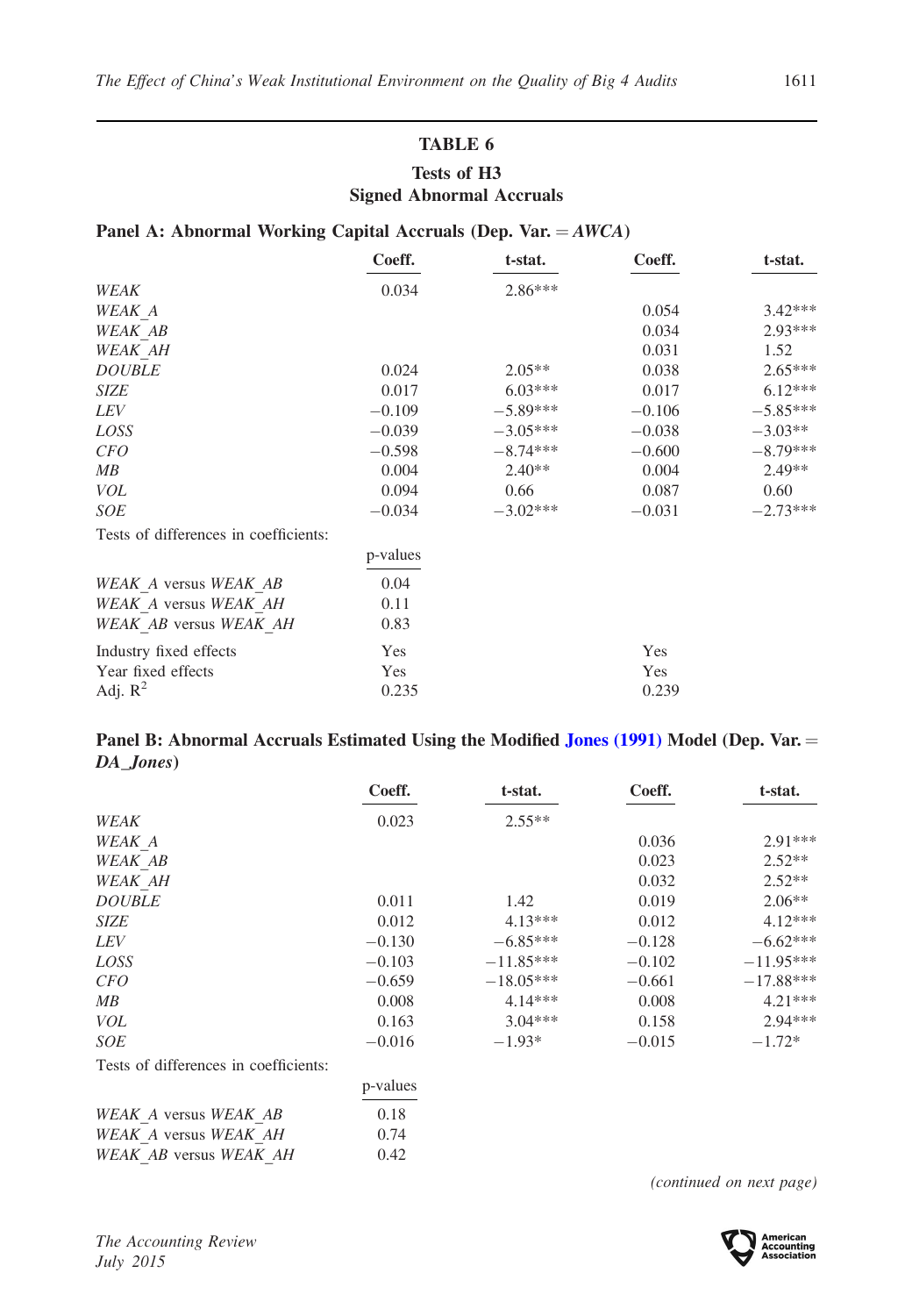|                        |        | TABLE 6 (continued) |        |         |
|------------------------|--------|---------------------|--------|---------|
|                        | Coeff. | t-stat.             | Coeff. | t-stat. |
| Industry fixed effects | Yes    |                     | Yes    |         |
| Year fixed effects     | Yes    |                     | Yes    |         |
| Adj. $R^2$             | 0.592  |                     | 0.594  |         |

#### TABLE 6 (continued)

\*\*\*, \*\*, \* Denote statistical significance at the 1 percent, 5 percent, and 10 percent levels (two-tailed), respectively. Standard errors are adjusted for clustering on each company. See Table 1 for variable definitions.

by a spillover from Hong Kong rather than by the dual accounting or dual auditing standards that are faced by both AH and AB companies.

## Endogeneity

A potential concern is that a company's decision to cross-list in Hong Kong is endogenous. One approach would be to model the cross-listing decision in the first stage and control for endogeneity bias using the inverse Mills ratio in the second-stage models. This would require the researcher to find an exogenous variable that strongly affects the cross-listing decision, but has no direct impact on the second-stage dependent variables. In practice, it is extremely difficult to find compelling exclusion restrictions, and *ad hoc* restrictions are prone to giving unreliable inferences [\(Larcker and Rusticus 2010](#page-28-0); [Lennox, Francis, and Wang 2012\)](#page-28-0).

Rather than employ the inverse Mills ratio, we use two alternative approaches. First, we follow [J. Myers, L. Myers, and Omer \(2003\)](#page-28-0) and [Lennox and Pittman \(2010\)](#page-28-0) by arguing that a company's choice to cross-list in Hong Kong is more appropriately viewed as predetermined and, hence, less endogenous if the choice was made longer ago. Thus, the WEAK variable is less likely to be affected by endogeneity bias in a sample of companies that have been cross-listed for a long time compared with a sample that has been cross-listed for a short time. Second, in the subsequent section, we conduct analyses using matched propensity scores to ensure that observed company characteristics are similar in the weak and strong samples.

Our first approach involves estimating the following model:

$$
Dep. Var. = \alpha_0 + \alpha_1 WEAK + \alpha_2 WEAK \times SHORT + \alpha_3 SHORT + CONTROLS + u. \tag{6}
$$

The dependent variables in Equation (6) are the same as before, i.e., EXPERIENCE, OPINION,  $Ln(AF)$ ,  $AWCA$ , and DA Jones. The control variables are also the same as before. The innovation in Equation (6) is the inclusion of *SHORT* and the interaction term *WEAK*  $\times$  *SHORT*. The *SHORT* variable equals 1 if the length of time between the current fiscal year-end and the company's past IPO date is less than five years, and 0 otherwise. The IPO date refers to the H-share IPO date for AH companies, the B-share IPO date for AB companies, and the A-share IPO date for pure A companies. We argue that  $WEAK$  is more appropriately treated as exogenous when  $SHORT$  equals 0 because in this situation, the listing decision was made at least five years ago. If the results for WEAK are affected by endogeneity, then we would expect significant coefficients on the WEAK  $\times$ SHORT variable. If endogeneity does not bias the results for WEAK, then we would expect the  $WEAK \times SHORT$  coefficients to be insignificant.

Table 7 reports insignificant coefficients on  $WEAK \times SHORT$  in all the models. This suggests that our results are unlikely to be contaminated by endogeneity bias. We continue to find significant

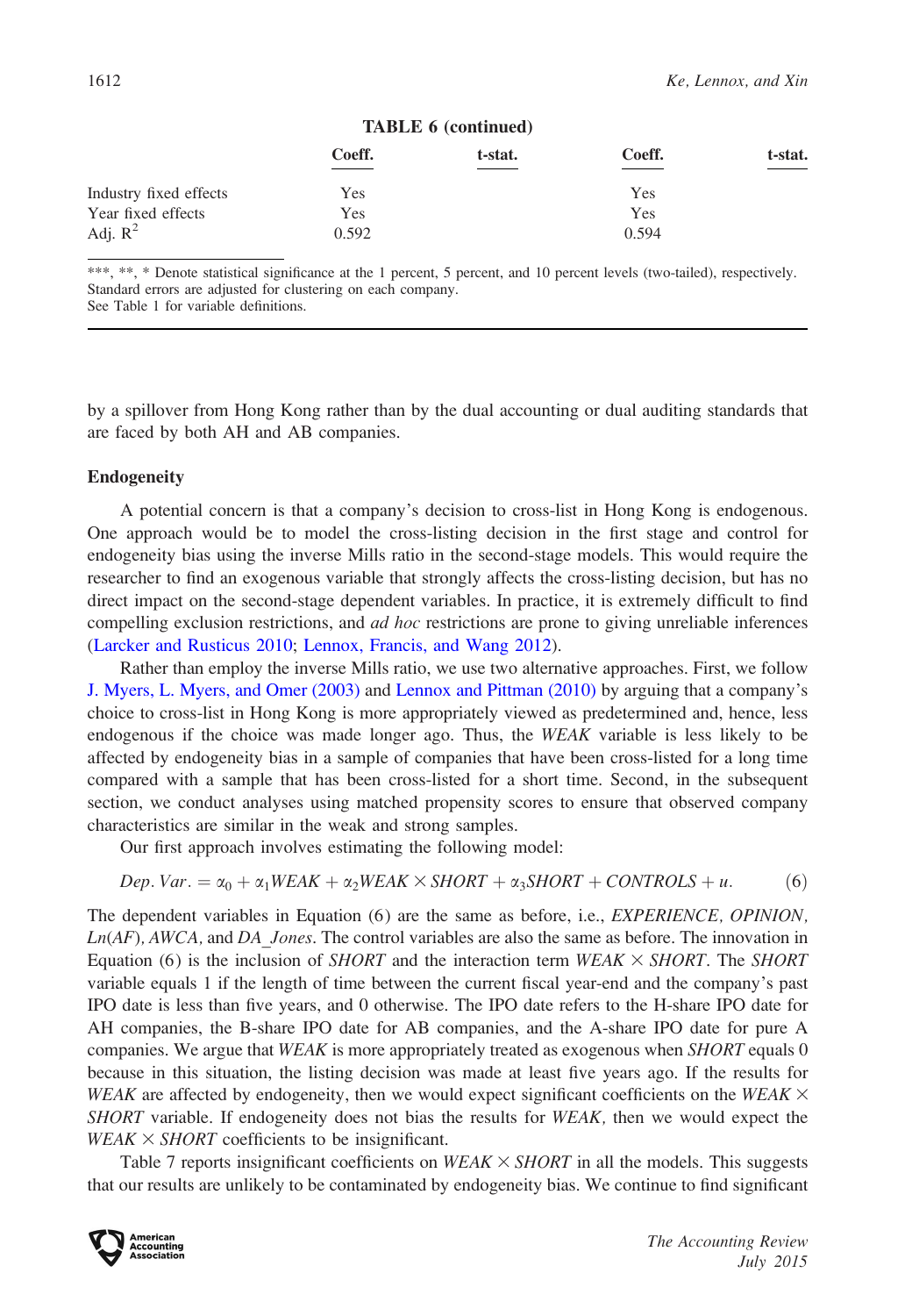## Tests for Endogeneity Bias Arising from A Company's Choice to Cross-List in Hong Kong

| <b>EXPERIENCE</b> | <b>OPINION</b> | Ln(AF)       | <b>AWCA</b> | DA Jones                    |  |
|-------------------|----------------|--------------|-------------|-----------------------------|--|
| $-6.929$          | $-1.654$       | $-0.295$     | 0.031       | 0.022                       |  |
| $(-2.25)$ **      | $(-1.77)*$     | $(-2.09)$ ** | $(2.53)$ ** | $(2.28)$ **                 |  |
| 3.269             | 0.017          | 0.367        | 0.014       | 0.002                       |  |
| (1.07)            | (0.02)         | (1.21)       | (1.09)      | (0.16)                      |  |
| $-4.335$          | 0.801          | $-0.175$     | $-0.015$    | 0.008                       |  |
| $(-1.62)$         | (0.92)         | $(-0.57)$    | $(-1.45)$   | (0.81)                      |  |
| Yes               | <b>Yes</b>     | <b>Yes</b>   | <b>Yes</b>  | <b>Yes</b>                  |  |
| Yes               | Yes            | Yes          | <b>Yes</b>  | Yes                         |  |
| Yes               | Yes            | Yes          | Yes         | Yes                         |  |
| 1.185             | 1.280          | 817          | 1.214       | 1.214                       |  |
| 0.052             | 0.444          | 0.743        | 0.235       | 0.593                       |  |
|                   |                |              |             | $D$ c $D$ chucht variable – |  |

\*\*, \* Denote statistical significance at the 5 percent and 10 percent levels (two-tailed), respectively.

We use the same control variables as in Tables 4 to 6, but for brevity, these results are not reported. Standard errors are adjusted for clustering on each company.

The SHORT variable indicates whether the company's cross-listing (listing) decision was made in the recent past or a long time ago. Specifically, the SHORT variable equals 1 if the length of time between the fiscal year-end date and the company's IPO date is less than five years, and 0 otherwise. The IPO date refers to the H-share IPO date for AH companies, the B-share IPO date for AB companies, and the A-share IPO date for pure A companies. t-statistics (OLS models) and z-statistics (logit models) are reported in parentheses. If endogeneity is an issue, then we expect to find significant coefficients on the WEAK  $\times$  SHORT interaction variable.

See Table 1 for variable definitions.

negative coefficients on WEAK in the models for partner experience, partner age, audit opinions, and audit fees, and we continue to find significant positive coefficients on WEAK in the abnormal accruals models. Thus, our results are robust in the subsample of observations where SHORT equals 0, which is where we expect the cross-listing decision to be more appropriately viewed as exogenous.<sup>17</sup>

#### Analyses Using Matched Propensity Scores

To further control for differences between the treatment and control groups, we match each AH company to its closest match that is listed only in China. We begin by modeling a company's decision to cross-list in Hong Kong:

$$
AH = \alpha_0 + \alpha_1 SIZE + \alpha_2 LEV + \alpha_3 ROE + \alpha_4 LOSS + \alpha_5 MB + \alpha_6 SALESGROWTH + \alpha_7 SOE + \alpha_8 CAPE + \alpha_9 LSHARE + \alpha_{10} NSUB + \alpha_{11} FOROPS + \alpha_{12} Ln(#SEG) + \alpha_{13} CURRENT + \alpha_{14} ARINV + \alpha_{15} RETURN + \alpha_{16} CASH + \alpha_{17} VOL + \alpha_{18} PC + u
$$

 $(7)$ 

<sup>&</sup>lt;sup>17</sup> Similar results are obtained when we use a different time horizon for the *SHORT* variable, e.g., eight years instead of five. Results are also similar if we include interactions between the SHORT variable and each of the control variables.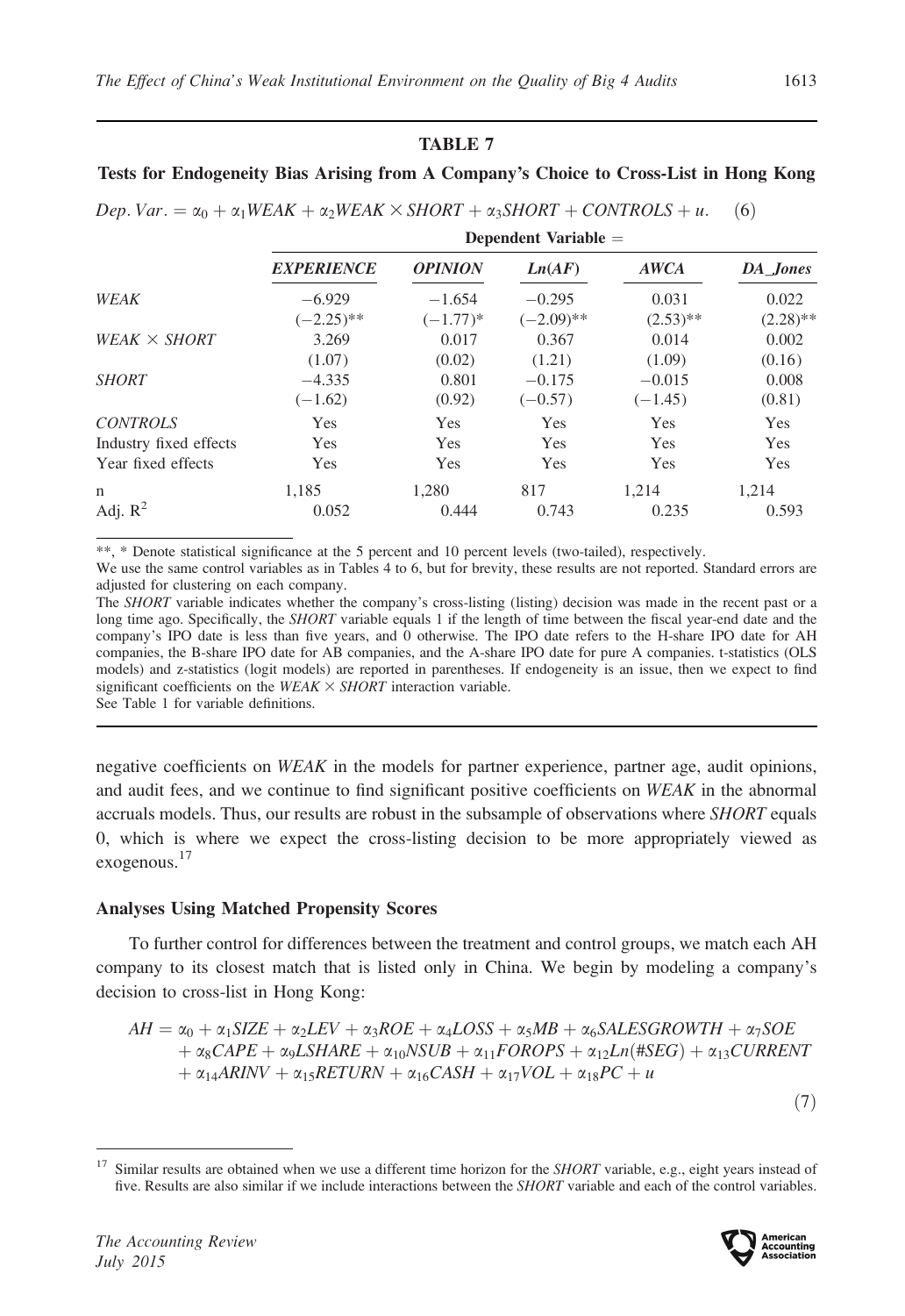where the dependent variable  $(AH)$  equals 1 if the company is cross-listed in Hong Kong, and 0 otherwise.

Consistent with prior research ([Fernandes and Ferreira 2008](#page-27-0); [Doidge et al. 2009](#page-27-0); [Hung,](#page-28-0) [Wong, and Zhang 2012\)](#page-28-0), Equation (7) includes the following independent variables as determinants of the cross-listing decision: SIZE, LEV, ROE, LOSS, MB, SALESGROWTH, SOE, CAPE, LSHARE, and PC. The SIZE, LEV, ROE, MB, and SOE variables are defined as before (see Table 1). The SALESGROWTH variable is the annual growth rate in the company's sales revenue, CAPE equals capital expenditure divided by total assets, LSHARE is the stock ownership  $(\%)$  of the company's largest shareholder, and PC is an indicator for whether the chairman or CEO are politically connected.<sup>18</sup> Equation (7) also includes the other independent variables from the second-stage models (NSUB, FOROPS, Ln(#SEG), CURRENT, ARINV, RETURN, CASH, and VOL) to control for these company characteristics.

The results for Equation (7) reveal significant positive coefficients on  $SIZE$  (z-stat. = 13.30),  $SOE$  (z-stat.  $= 4.08$ ), CURRENT (z-stat.  $= 2.14$ ), and PC (z-stat.  $= 2.26$ ). Thus, the AH companies tend to be larger, are more likely to be state-owned, have a higher current ratio, and are more likely to have a politically connected chairman or CEO. We also find significant negative coefficients on LEV (z-stat.  $= -1.89$ ), ROE (z-stat.  $= -2.17$ ), CAPE (z-stat.  $= -2.41$ ), LSHARE (z-stat.  $= -5.43$ ),  $Ln(\#SEG)$  (z-stat.  $= -4.24$ ), and  $CASH$  (z-stat.  $= -4.39$ ). Therefore, the AH companies have lower leverage, are less profitable, are less capital-intensive, have less concentrated ownership, fewer business segments, and less cash. Results for the remaining independent variables in Equation (7) are not statistically significant.

Next, we use the results from Equation (7) to match each observation in the strong sample to its closest match in the weak sample. To ensure close matches, we require the differences in their predicted probabilities to be less than 1 percent. We drop 39 matched pairs where the differences exceed 1 percent, leaving a sample of 331 observations in the strong sample (WEAK = 0) and 331 observations in the matched weak sample (WEAK = 1). Panel A of Table 8 reports the mean and median values for the dependent variables in the two samples. Consistent with our three hypotheses, the observations in the strong sample have more experienced partners  $(EXPERIENCE)$ , a higher frequency of non-clean audit opinions (OPINION), and smaller signed accruals (AWCA and DA\_Jones).

Table 8, Panel B reports the mean and median values in the two samples. The differences are generally insignificant, indicating that the propensity score matching procedure has achieved adequate covariate balance between the treatment and control groups, allowing us to better control for potential confounds [\(Armstrong, Jagolinzer, and Larcker 2010](#page-26-0)).<sup>19</sup> We reestimate the models for  $EXPERIENCE$ ,  $OPINION$ ,  $Ln(AF)$ ,  $AWCA$ , and  $DA$  Jones using the matched sample. The results are reported in Panel C of Table 8. We continue to find significant negative coefficients on WEAK in the partner experience model (t-stat.  $= -2.06$ ), the audit

<sup>&</sup>lt;sup>18</sup> We thank Tianyu Zhang for providing us with the data on political connections.<br><sup>19</sup> This matching procedure also helps to control for another alternative explanation. In particular, the AH companies are significantly less likely to switch to non-Big 4 auditors than are the AB and pure A-share companies. Accordingly, the Big 4 auditors of AH companies face a lower switch threat compared with the threat faced by the Big 4 auditors of AB and pure A-share companies. Matching helps to control for this because in the matched sample, the likelihood of a downgrade from a Big 4 auditor to a non-Big 4 auditor is found to be very similar in the treatment and control groups.

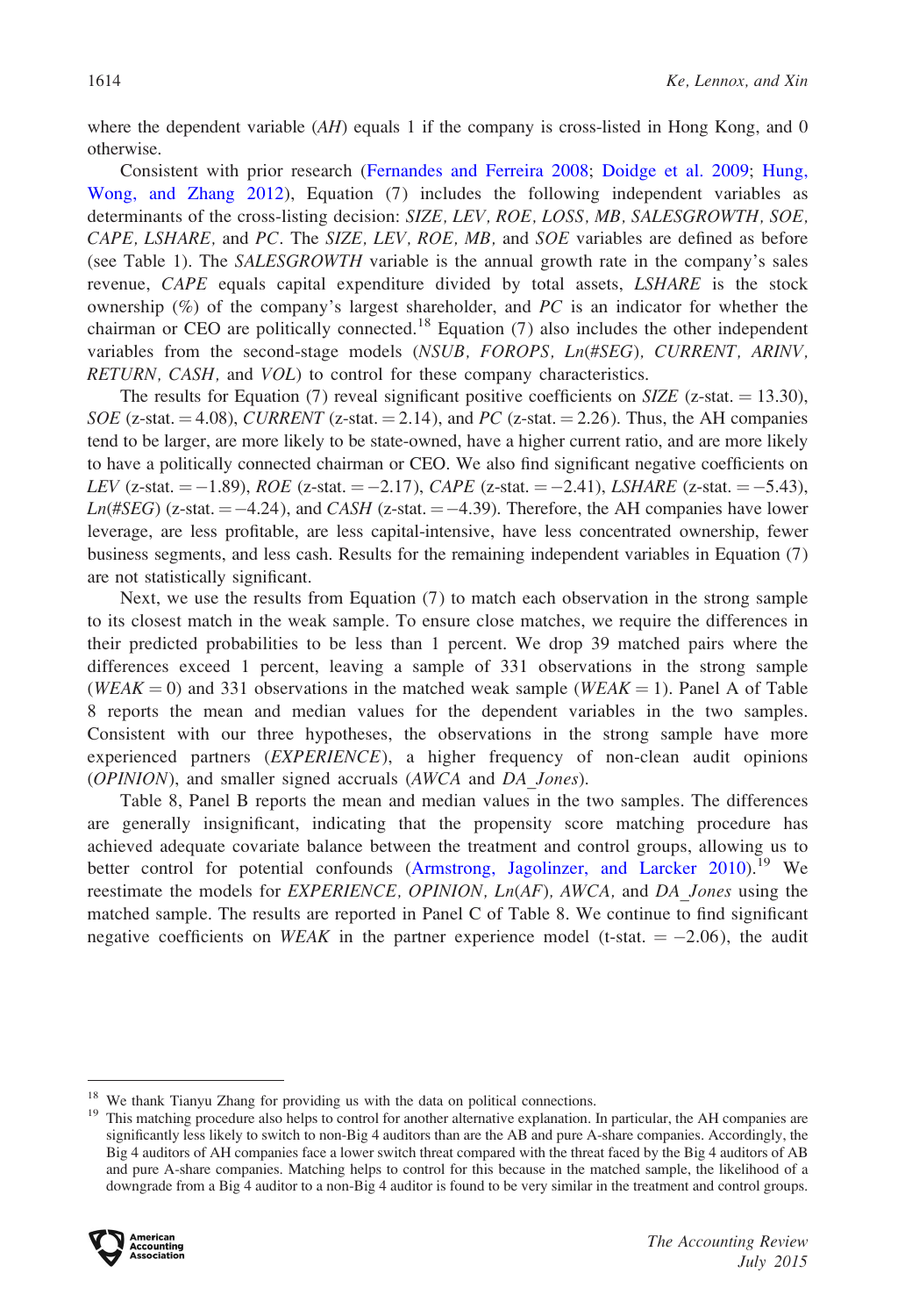## Matched Propensity Scores Analysis

## Panel A: Tests of Differences Between the Treatment Sample and the Matched Control Sample: Dependent Variables

|                       |             | <b>Strong Environment</b><br>$(n = 331; WEAK = 0)$ | <b>Weak Environment</b><br>$(n = 331; WEAK = 1)$ |               | <b>Tests for Differences</b><br>in Means and Medians<br>(p-values) |                |
|-----------------------|-------------|----------------------------------------------------|--------------------------------------------------|---------------|--------------------------------------------------------------------|----------------|
| <b>Variable</b>       | <b>Mean</b> | <b>Median</b>                                      | <b>Mean</b>                                      | <b>Median</b> | <b>Means</b>                                                       | <b>Medians</b> |
| <b>EXPERIENCE</b>     | 58.011      | 57.813                                             | 54.475                                           | 53.869        | 0.02                                                               | 0.01           |
| <i><b>OPINION</b></i> | 0.048       | 0.000                                              | 0.021                                            | 0.000         | 0.06                                                               |                |
| Ln(AF)                | 14.578      | 14.294                                             | 14.870                                           | 14.971        | 0.02                                                               | 0.01           |
| AWCA                  | $-0.005$    | 0.001                                              | 0.019                                            | 0.013         | < 0.01                                                             | < 0.01         |
| DA Jones              | $-0.005$    | $-0.004$                                           | 0.014                                            | 0.019         | < 0.01                                                             | < 0.01         |

## Panel B: Tests of Differences Between the Treatment Sample and the Matched Control Sample: Independent Variables

|                    | <b>Strong Environment</b><br>$(n = 331; WEAK = 0)$ |               | <b>Weak Environment</b><br>$(n = 331; WEAK = 1)$ |               | <b>Tests for Differences</b><br>in Means and Medians<br>( <i>p</i> -values) |                |
|--------------------|----------------------------------------------------|---------------|--------------------------------------------------|---------------|-----------------------------------------------------------------------------|----------------|
| <b>Variable</b>    | Mean                                               | <b>Median</b> | <b>Mean</b>                                      | <b>Median</b> | <b>Means</b>                                                                | <b>Medians</b> |
| <b>SIZE</b>        | 23.739                                             | 23.625        | 23.776                                           | 23.764        | 0.76                                                                        | 0.88           |
| <b>LEV</b>         | 0.484                                              | 0.468         | 0.503                                            | 0.508         | 0.29                                                                        | 0.19           |
| LOSS               | 0.097                                              | 0.000         | 0.121                                            | 0.000         | 0.32                                                                        |                |
| <b>ROE</b>         | 0.095                                              | 0.099         | 0.086                                            | 0.111         | 0.43                                                                        | 0.22           |
| <b>RETURN</b>      | $-0.049$                                           | $-0.035$      | $-0.067$                                         | $-0.066$      | 0.57                                                                        | 0.36           |
| <b>CURRENT</b>     | 1.329                                              | 1.187         | 1.355                                            | 1.118         | 0.72                                                                        | 0.93           |
| <b>CASH</b>        | 0.121                                              | 0.101         | 0.119                                            | 0.099         | 0.81                                                                        | 0.52           |
| <b>ARINV</b>       | 0.253                                              | 0.232         | 0.289                                            | 0.283         | 0.02                                                                        | 0.01           |
| <b>SOE</b>         | 0.970                                              | 1.000         | 0.979                                            | 1.000         | 0.46                                                                        |                |
| <b>SALESGROWTH</b> | 0.193                                              | 0.166         | 0.173                                            | 0.159         | 0.36                                                                        | 0.41           |
| <i>CFO</i>         | 0.092                                              | 0.094         | 0.076                                            | 0.072         | 0.08                                                                        | 0.13           |
| MB                 | 2.788                                              | 2.255         | 2.564                                            | 1.978         | 0.16                                                                        | 0.03           |
| VOL                | 0.026                                              | 0.020         | 0.024                                            | 0.019         | 0.28                                                                        | 0.20           |
| <b>NSUB</b>        | 3.889                                              | 3.464         | 3.865                                            | 3.606         | 0.89                                                                        | 0.96           |
| <b>FOROPS</b>      | 0.350                                              | 0.000         | 0.365                                            | 0.000         | 0.69                                                                        |                |
| $Ln(\#SEG)$        | 0.427                                              | 0.000         | 0.378                                            | 0.000         | 0.30                                                                        | 0.88           |
| PC                 | 0.526                                              | 1.000         | 0.541                                            | 1.000         | 0.70                                                                        |                |

#### Panel C: Second-Stage Models (H1, H2, H3)

|      | <b>EXPERIENCE</b>         | <i><b>OPINION</b></i>    | Ln(AF)                  | <b>AWCA</b>     | DA Jones            |
|------|---------------------------|--------------------------|-------------------------|-----------------|---------------------|
| WEAK | $-10.149$<br>$(-2.06)$ ** | $-3.811$<br>$(-2.14)$ ** | $-0.235$<br>$(-1.70)^*$ | 0.046<br>(2.71) | 0.017<br>$(2.10)**$ |

(continued on next page)

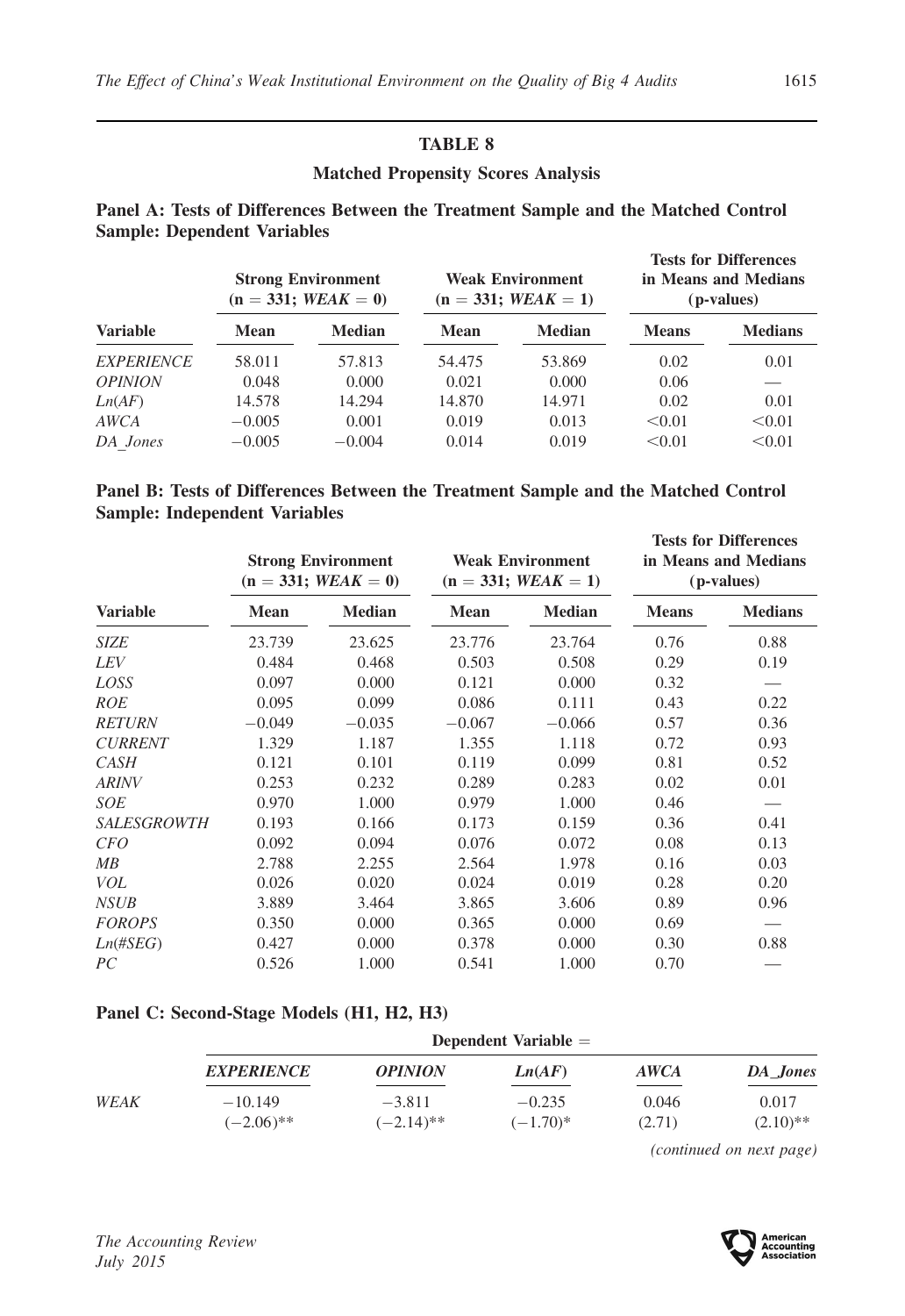|                        | Dependent Variable $=$ |                |        |             |          |  |  |
|------------------------|------------------------|----------------|--------|-------------|----------|--|--|
|                        | <b>EXPERIENCE</b>      | <b>OPINION</b> | Ln(AF) | <b>AWCA</b> | DA Jones |  |  |
| <b>CONTROLS</b>        | Yes                    | Yes            | Yes    | Yes         | Yes      |  |  |
| Industry fixed effects | Yes                    | Yes            | Yes    | Yes         | Yes      |  |  |
| Year fixed effects     | Yes                    | Yes            | Yes    | Yes         | Yes      |  |  |
| n                      | 613                    | 662            | 313    | 615         | 615      |  |  |
| Adj. $R^2$             | 0.148                  | 0.629          | 0.784  | 0.274       | 0.673    |  |  |

## TABLE 8 (continued)

\*\*\*, \*\*, \* Denote statistical significance at the 1 percent, 5 percent, and 10 percent levels (two-tailed), respectively.

We use the same control variables as in Tables 4 to 6, but for brevity, these results are not reported. Standard errors are adjusted for clustering on each company.

Following [Fernandes and Ferreira \(2008\)](#page-27-0), [Doidge et al. \(2009\),](#page-27-0) and [Hung et al. \(2012\),](#page-28-0) and [Armstrong et al. \(2010\),](#page-26-0) we first estimate a probit model that explains a company's decision not to cross-list in Hong Kong. The results are as follows:

 $AH\!=\!0.730^{***}\,SIZE-0.761^{*}\,LEV-0.933^{***}\,ROE+0.060\,LOSS+0.042\,MB+0.052\,SALESGROWTH+0.863^{***}\,S.$  $SOE - 0.991**$   $CAPE - 1.818***$   $LSHARE - 0.029$   $NSUB + 0.088$   $FOROPS - 0.329***$   $Ln(#SEG) + 0.153**$  $CURRENT + 0.589 \text{ ARINV} - 0.117 \text{ RETURN} - 2.578*** \text{ CASH} + 2.507 \text{ VOL} + 0.221** \text{ PC},$ 

where  $AH = 1$  if the company is cross-listed in Hong Kong (AH companies), and 0 otherwise; SALESGROWTH = oneyear growth rate in the company's sales revenue;  $CAPE =$  capital expenditure divided by total assets;  $LSHARE =$  stock ownership (%) of the company's largest shareholder;  $PC = 1$  if the Chairman or CEO is a current or former officer of the central government, a local government, or the military, and 0 otherwise.

Next, we obtain the predicted probabilities from this model and find the closest match for each AH observation. To ensure that the observations are closely matched, we require the difference in the predicted probabilities to be less than 1 percent. We drop 39 matched pairs where the differences exceed 1 percent, leaving a sample of 331 observations in the strong sample (WEAK = 0) and 331 observations in the matched weak sample (WEAK = 1). The results are shown in this table (t-statistics and z-statistics are reported in parentheses).

See Table 1 for variable definitions.

opinion model (z-stat.  $= -2.14$ ), and the audit fee model (t-stat.  $= -1.70$ ).<sup>20</sup> Moreover, the WEAK variable retains significant positive coefficients in the abnormal accruals models (t-stats.  $= 2.71$ , 2.10). Therefore, our results are robust to ensuring that the AH companies are appropriately matched to the pure A-share and AB companies based on their observable characteristics.

Notwithstanding that we have tried to address the endogeneity issue using the two approaches shown in Tables 7 and 8, we concede that it is impossible to completely rule out concerns about unobserved differences between the treatment and control groups. Therefore, we do not claim to have completely resolved the endogeneity issue.

## VII. CONCLUSIONS

This study examines whether the weak institutional environment of China results in lowerquality audits by the Big 4. Unlike prior studies that use a cross-country approach, all of the

<sup>&</sup>lt;sup>20</sup> In Panel A of Table 8, audit fees are found to be significantly lower for AH companies than for the matched control group. This univariate result is different from the regression result in Panel C, where we find that audit fees are significantly higher for AH companies. The results are different because the univariate test fails to control for the effect of DOUBLE, which is an important control variable in our regression analysis for two reasons. First, the WEAK and DOUBLE variables are negatively correlated because the AH and AB observations prepare two sets of financial statements, whereas the A-share observations prepare just one set of financial statements. Second, the  $Ln(AF)$  and DOUBLE variables are negatively correlated because it is less costly to audit the A-share financial statements if there is a concurrent audit of the B-share or H-share financial statements. These two negative correlations imply that failing to control for DOUBLE in the univariate test biases the results. This problem of omitted variable bias is corrected in the regression analysis by controlling for the effects of DOUBLE.

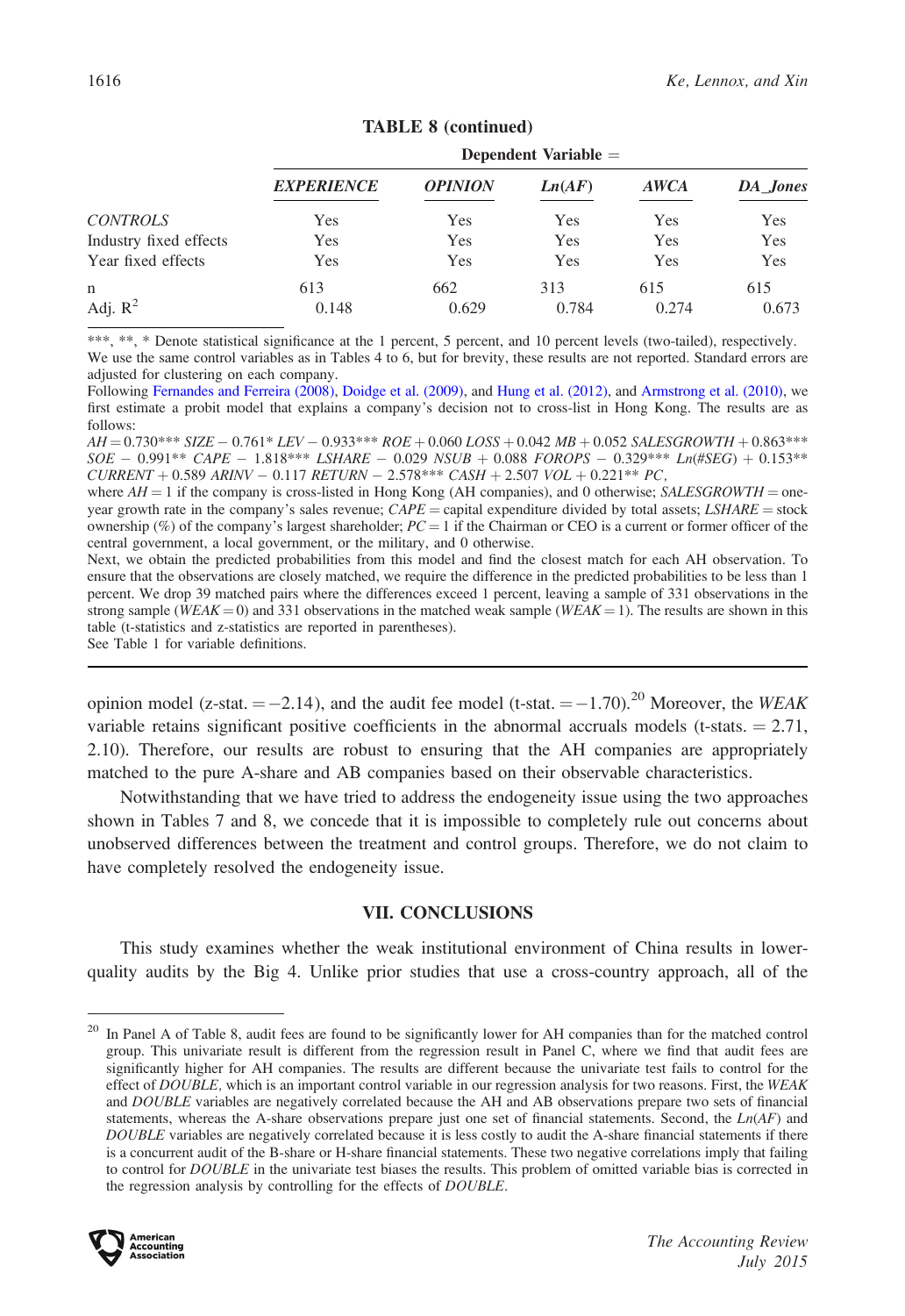<span id="page-26-0"></span>observations in our sample come from mainland China. Thus, we avoid the problem of unobserved differences between countries [\(Miller 2004;](#page-28-0) [Gul 2006](#page-27-0)). In our setting, the variation in the institutional environment comes from the mainland Chinese companies that are cross-listed in Hong Kong. We argue that the more demanding institutional environment of Hong Kong has a positive spillover effect on the quality of A-share audits for these AH companies. In contrast, because the AB and pure A companies are not cross-listed in Hong Kong, their A-share audits do not benefit from this spillover.

Consistent with these arguments, we find that the Big 4 assign less experienced partners to audit the pure A and AB companies. Further, the Big 4 are less likely to issue non-clean opinions and generally charge lower audit fees to the pure A and AB companies. Moreover, the pure A and AB companies have larger abnormal accruals. Overall, these findings indicate that the Big 4 offer lower-quality audits in mainland China when there is no positive spillover from Hong Kong. Contrary to Big 4 claims that they maintain a uniformly high level of quality, our findings suggest that their quality is lower when the institutional environment is weaker. Our findings are consistent with strong institutional environments and Big 4 audits being complements ([Francis and Wang](#page-27-0) [2008\)](#page-27-0) rather than substitutes ([Choi et al. 2008\)](#page-27-0).

Our study has important implications for the Securities and Exchange Commission (SEC) and the PCAOB, which are concerned about the quality of auditing in China. While the PCAOB is required to inspect overseas audit firms with U.S.-listed clients, China has barred the PCAOB from entering the country to inspect its mainland auditors. The absence of PCAOB inspections in China would be less important if it were the case that the Big 4 supply the same level of quality in China as they do in other jurisdictions. However, our results indicate this is not the case. Thus, regulators are rightly concerned about the absence of inspections even when audits are provided by the international Big 4 firms.

Further, our study offers an opportunity to understand how a strong institutional environment, such as Hong Kong, can affect companies originating from a weak environment, such as China. This is relevant to regulators in the U.S. that are struggling to monitor the quality of auditing in China. In particular, our results suggest that enforcement can be made more effective for U.S.-listed Chinese companies by requiring them to employ a Big 4 auditor in the U.S. This would likely result in higher audit quality and would also facilitate the PCAOB's role as an inspector.

The importance of our study is also borne out by recent developments in Hong Kong. Starting in 2010, companies cross-listed in Hong Kong are allowed to report under Chinese GAAP rather than Hong Kong international financial reporting standards (IFRS). This means that the AH companies are no longer required to provide two sets of financial statements and so they are no longer subject to a second Hong Kong audit. Our results indicate that this change in policy may forego the positive spillover that previously came from Hong Kong. Consistent with this, the media in Hong Kong have expressed concerns that cross-listed companies are no longer subject to Hong Kong audits and so enforcement against auditor malpractice is now solely in the hands of the mainland authorities ([Yiu 2010](#page-28-0); [Lee 2011\)](#page-28-0).

#### **REFERENCES**

- Allen, F., J. Qian, and M. Qian. 2005. Law, finance, and economic growth in China. [Journal of Financial](dx.doi.org/10.1016/j.jfineco.2004.06.010) [Economics](dx.doi.org/10.1016/j.jfineco.2004.06.010) 77 (1): 57–116.
- Anderson, D. 2000. Taking stock in China: Company disclosure and information in China's stock markets. Georgetown Law Journal 88 (6): 1919–1952.
- Armstrong, C., A. Jagolinzer, and D. Larcker. 2010. Chief executive officer equity incentives and accounting irregularities. [Journal of Accounting Research](dx.doi.org/10.1111/j.1475-679X.2009.00361.x) 48 (2): 225-271.

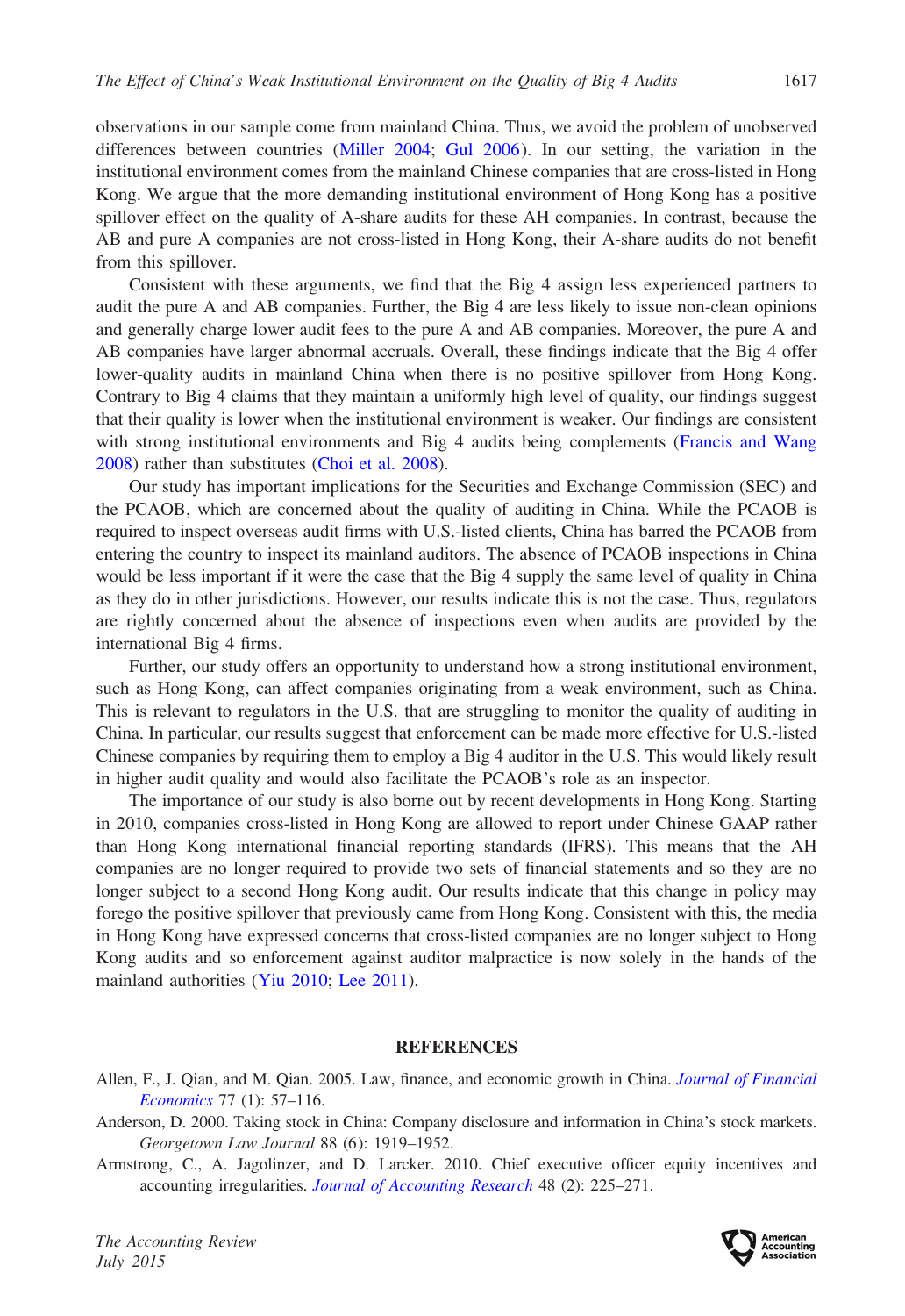- <span id="page-27-0"></span>Ball, R., A. Robin, and J. Wu. 2003. Incentives versus standards: Properties of accounting numbers in four East Asian countries. [Journal of Accounting and Economics](dx.doi.org/10.1016/j.jacceco.2003.10.003) 36 (1/3): 235–270.
- Bedard, J., E. Carson, and R. Simnett. 2011. The Impact of Cross-Listing on Audit Fees: Disentangling the Effects of Litigation Risk and Audit Effort. Working paper, UNSW Australia.
- Caramanis, C., and C. Lennox. 2008. Audit effort and earnings management. [Journal of Accounting and](dx.doi.org/10.1016/j.jacceco.2007.05.002) [Economics](dx.doi.org/10.1016/j.jacceco.2007.05.002) 45: 116–138.
- Carey, P., and R. Simnett. 2006. Audit partner tenure and audit quality. *[The Accounting Review](dx.doi.org/10.2308/accr.2006.81.3.653)* 81 (3): 653– 676.
- Chan, K. H., K. Z. Lin, and P. Mo. 2006. A political-economic analysis of auditor reporting and auditor switches. [Review of Accounting Studies](dx.doi.org/10.1007/s11142-006-6394-z) 11: 21–48.
- Chan, K. H., and D. Wu. 2011. Aggregate quasi rents and auditor independence: Evidence from audit firm mergers in China. [Contemporary Accounting Research](dx.doi.org/10.1111/j.1911-3846.2010.01046.x) 28 (1): 175–213.
- Chen, C. J. P., S. Chen, and X. Su. 2001. Profitability regulation, earnings management, and modified audit opinions: Evidence from China. [Auditing: A Journal of Practice & Theory](dx.doi.org/10.2308/aud.2001.20.2.9) 20 (2): 9–30.
- Chen, S., S. Y. J. Sun, and D. Wu. 2010. Client importance, institutional improvements, and audit quality in China: An office and individual auditor level analysis. [The Accounting Review](dx.doi.org/10.2308/accr.2010.85.1.127) 85 (1): 127–158.
- Chen, Z., B. Ke, and Z. Yang. 2013. Minority shareholders' control rights and the quality of corporate decisions: A natural experiment from China. [The Accounting Review](dx.doi.org/10.2308/accr-50424) 88 (4): 1211–1238.
- China Business Journal. 2011. Cross-border regulatory supervision. Whose opportunity? China Business Journal (July 15).
- China Securities Regulatory Commission (CSRC). 2001. Q&A No. 5 on the Requirements of the Financial Statement Reconciliation and Disclosure for Publicly Listed Firms that Prepare Financial Statements According to Both Domestic and Foreign Generally Accepted Principles. (November 7). Beijing, China: CSRC.
- Choi, J-H., J-B. Kim, X. Liu, and D. Simunic. 2008. Audit pricing, legal liability regimes, and Big 4 premiums: Theory and cross-country evidence. [Contemporary Accounting Research](dx.doi.org/10.1506/car.25.1.2) 25 (1): 55–99.
- Choi, J-H., J-B. Kim, X. Liu, and D. Simunic. 2009. Cross-listing audit fee premiums: Theory and evidence. [The Accounting Review](dx.doi.org/10.2308/accr.2009.84.5.1429) 84 (5): 1429–1463.
- Craswell, A. T., J. R. Francis, and S. Taylor. 1995. Auditor brand name reputations and industry specializations. [Journal of Accounting and Economics](dx.doi.org/10.1016/0165-4101(95)00403-3) 20 (3): 297–322.
- DeFond, M. L., T. J. Wong, and S. Li. 2000. The impact of improved auditor independence on audit market concentration in China. [Journal of Accounting and Economics](dx.doi.org/10.1016/S0165-4101(00)00005-7) 28: 269–305.
- DeFond, M. L., and C. W. Park. 2001. The reversal of abnormal accruals and the market valuation of earnings surprises. [The Accounting Review](dx.doi.org/10.2308/accr.2001.76.3.375) 76: 375–404.
- Doidge, C., G. A. Karolyi, K. V. Lins, D. P. Miller, and R. M. Stulz. 2009. Private benefits of control, ownership, and the cross-listing decision. [Journal of Finance](dx.doi.org/10.1111/j.1540-6261.2008.01438.x) 64 (1): 425–466.
- Dong, M., and A. Stettler. 2011. Estimating firm-level and country-level effects in cross-sectional analyses: An application of hierarchical modelling in corporate disclosure studies. [The International Journal of](dx.doi.org/10.1016/j.intacc.2011.07.002) [Accounting](dx.doi.org/10.1016/j.intacc.2011.07.002) 46: 271–303.
- Fernandes, N., and M. Ferreira. 2008. Does international cross-listing improve the information environment? [Journal of Financial Economics](dx.doi.org/10.1016/j.jfineco.2007.06.002) 88: 216-244.
- Francis, J. R., and D. Wang. 2008. The joint effect of investor protection and Big 4 audits on earnings quality around the world. [Contemporary Accounting Research](dx.doi.org/10.1506/car.25.1.6) 25 (1): 157-191.
- Francis, J. R., and M. D. Yu. 2009. Big 4 office size and audit quality. *[The Accounting Review](dx.doi.org/10.2308/accr.2009.84.5.1521)* 84 (5): 1521–1552.
- Francis, J. R., and P. N. Michas. 2013. The contagion effect of low-quality audits. *[The Accounting Review](dx.doi.org/10.2308/accr-50322)* 88: 521–552.
- Gul, F. 2006. Auditors' response to political connections and cronyism in Malaysia. [Journal of Accounting](dx.doi.org/10.1111/j.1475-679X.2006.00220.x) [Research](dx.doi.org/10.1111/j.1475-679X.2006.00220.x) 44 (5): 931–963.
- Gul, F., H. Sami, and H. Zhou. 2009. Auditor disaffiliation program in China and auditor independence. [Auditing: A Journal of Practice](dx.doi.org/10.2308/aud.2009.28.1.29) & [Theory](dx.doi.org/10.2308/aud.2009.28.1.29) 28 (1): 29-51.